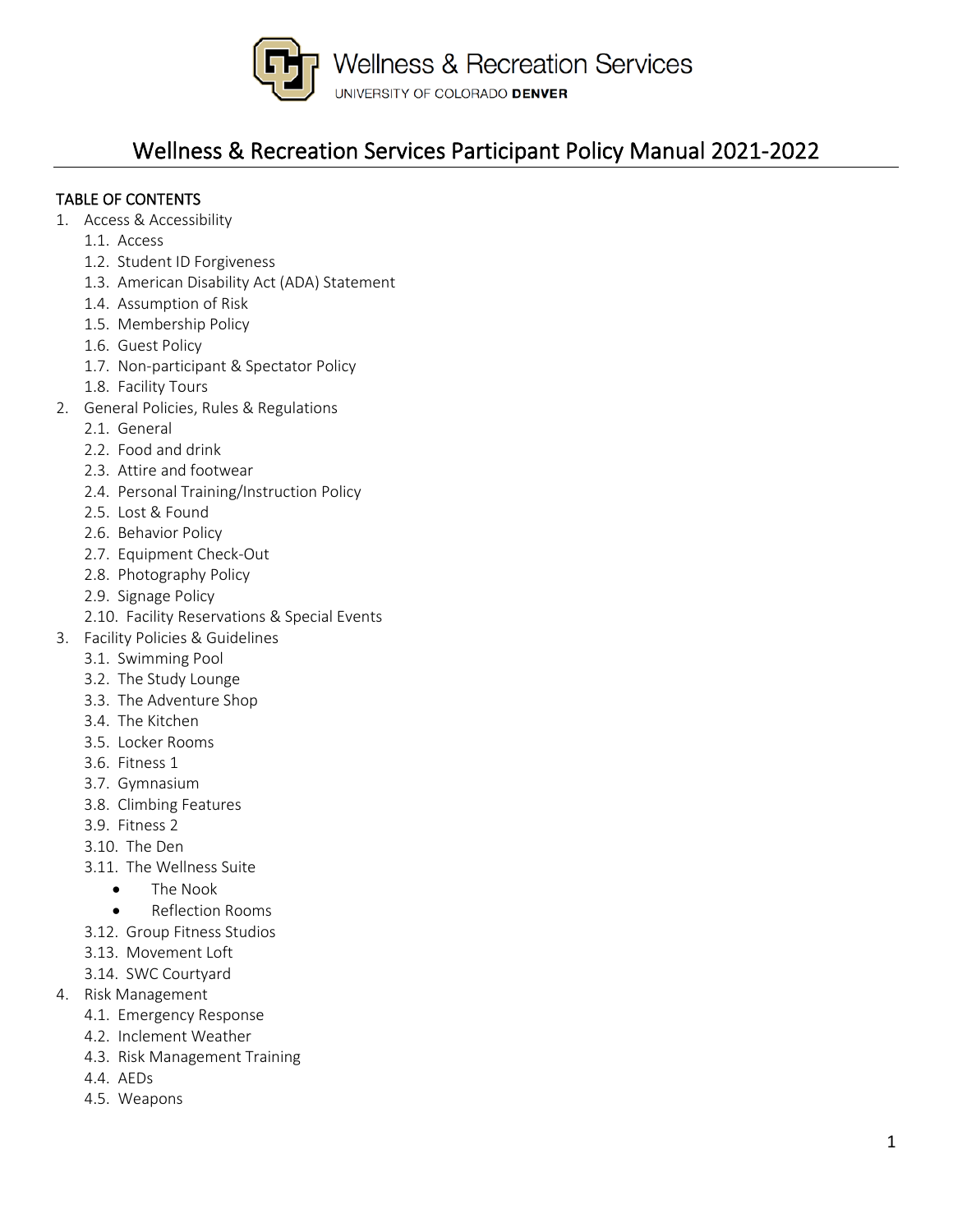

UNIVERSITY OF COLORADO DENVER

- 5. Program Policies & Guidelines
	- 1.1. Aquatics
	- 1.2. Group Fitness
	- 1.3. Personal Training
	- 1.4. GT45 Group Training
	- 1.5. Intramurals
	- 1.6. Club Sports
	- 1.7. Outdoor Adventure
	- 1.8. Health Promotion & Engagement
	- 1.9. Financial Wellness
	- 1.10 . Food Pantry

### 1. Access & Accessibility

#### 1.1. Access

- a. The Lola & Rob Salazar Student Wellness Center (LRS-SWC) is a controlled access facility. Only authorized students, patrons, and guests are allowed entry and must check in at the main entrance.
- b. All members must present their Lynx Card or membership card for identification at the front desk to enter the LRS-SWC.
- c. All members and guests must complete and sign a Participant Notice of Risk and Waiver. This Waiver must be renewed at least annually.
- d. Use of another person's ID is prohibited. Doing so will result in confiscation of ID. Other disciplinary action may consist of a two-week suspension by both the card user and the card owner. Multiple offenses may result in a month-long suspension and/or referral to student conduct.
- e. All patrons and guests of the LRSSWC must be 18 years of age, exception for any currently enrolled CU Denver students under the age of 18.
- f. Children of CU Denver students may be permitted in Level 1 or Level 2 Lounges on a case-by-case basis as approved by a Facility Supervisor.
- g. In the event of a university suspension/expulsion, Wellness and Recreation Services (WRS) will suspend membership for the duration outlined by the Office of Student Conduct and Community Standards. Suspended/expelled students will not be allowed access to the Lola and Rob Salazar Student Wellness Center or to participate in any WRS programs and services during this time. WRS will be notified by the Office of Student Conduct and Community Standards when the student is eligible to resume membership. Retroactive memberships, or any other kind of membership access, is not permitted during university suspensions.
- 1.2. ID Forgiveness
	- a. Students and members are permitted access to the facility up to three times per semester without their ID card. For University Affiliates their CU Denver issued Lynx Card; for other members, an ID card provided by Wellness & Recreation Services at time of membership purchase. The semesters are:
		- i. Fall: August 1–December 31
		- ii. Spring: January 1–May 31
		- iii. Summer: June 1–July 31
	- b. Students must present a government-issued photo ID such as a driver's license if their photo is not on file.
	- c. This only allows students access to the facility—not to participate in any programs with their own check-in process, e.g. intramurals.
	- d. The Member Services staff will track each time students and members utilize the ID forgiveness policy.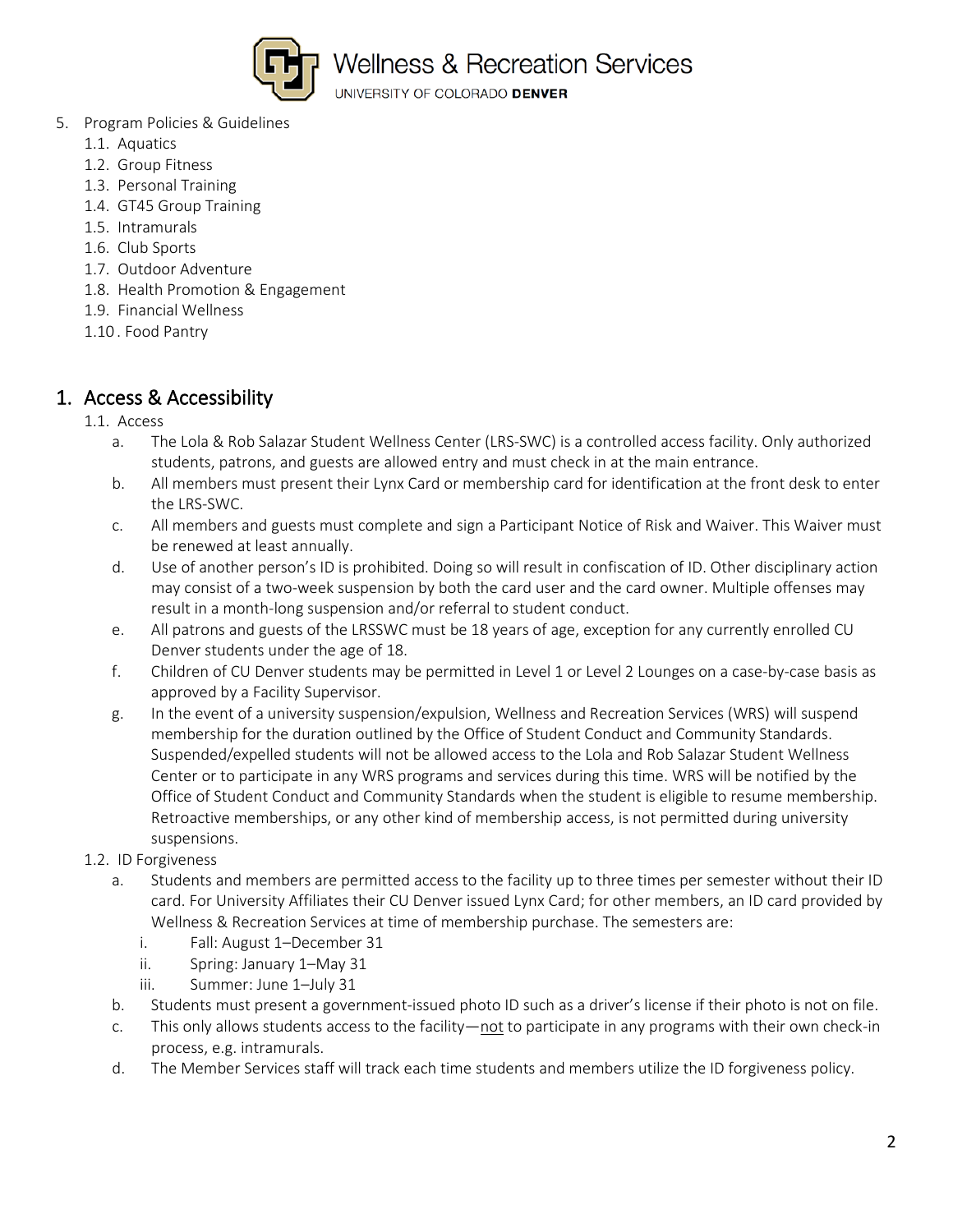

- e. After the third offense in one semester, the member will not be permitted access without the appropriate membership/CU Denver ID. Alternatively, a member may pay for a day pass to gain entry if all three ID forgiveness instances have been used.
- 1.3. Americans with Disability Act (ADA) Statement
	- a. Wellness & Recreation Services encourages participation in activities by individuals with disabilities. If you are an individual with a disability who requires accommodation in order to participate in a program, please contact the LRS-SWC in advance at 303-315-9355 or email [lynxwellness@ucdenver.edu](mailto:lynxwellness@ucdenver.edu)
- 1.4. Assumption of Risk
	- a. Wellness & Recreation Services attempts to provide a safe and enjoyable atmosphere for all participants. Each participant is responsible for making good choices in relation to their skills and health.
	- b. Participation in activity is on a voluntary basis. By voluntarily electing to use the LRS-SWC, participants assume all risk for any harm or injury sustained.
	- c. Please take responsibility for your actions. Do not take risks or participate in activities that may not be appropriate for you. Furthermore, please do not engage in activities that may harm or injure others.
	- d. It is the responsibility of each participant to determine whether they have the proper condition of health to participate in activity at the LRS-SWC. If there is uncertainty, it is strongly recommended they should consult a physician. The participant is responsible for all costs associated with such consultation.
	- e. LRS-SWC does not provide any medical or accident insurance for individuals participating in activities made available or sponsored by Wellness & Recreation Services or CU Denver. It is advisable that each participant have their own medical insurance coverage. In exchange for participating in physical activities and/or exercises within the facility, participant understands they do so at their own risk and understand that they are responsible for payment of medical services and care for any injuries sustained.
	- f. Participant agrees to assume all risk of personal injury or loss, bodily injury (including death), damage to or loss of, or destruction of any personal property resulting from or arising out of participation in activities or attendance. Participant hereby releases, waives, indemnifies, holds harmless, and discharges the Regents of the University of Colorado, a body corporate, and any entities affiliated with the foregoing, and all employees, officers, agents, students, representatives, and volunteers of the foregoing kind from all claims, damages, and injuries arising out of their activities, including their use of equipment and facilities provided by Wellness & Recreation Services, the University of Colorado Denver or the Regents of the University of Colorado, a body corporate and any other person, directly arising out of connection with their participation in or in attendance in Wellness & Recreation Services.
	- g. Please contact a member of the Wellness & Recreation Services staff should an accident, injury, or related incident occur. Your assistance in promoting safety is greatly appreciated.
- 1.5. Membership Policy
	- a. Student Access
		- i. CU Denver Students assessed the Wellness & Recreation Services fee will have access for the semester in which they are enrolled.
		- ii. CU Denver Students who are enrolled, but not assessed the Wellness & Recreation Services fee (e.g. online students and select academic programs), are permitted to purchase a membership at the nonfee-assessed student rate.
	- b. CU Denver affiliates eligible for a membership include:
		- i. CU Denver Faculty, Staff, and Retirees
		- ii. CU Denver Alumni
		- iii. CU Denver Retroactive: students assessed the fee from Fall 2015-Spring 2018 have complimentary access for the number of semesters paid toward the project. Retroactive members may activate their membership at the front desk.
			- o One semester is equivalent to 4 months of access. The following are semesters that would be eligible for Retroactive membership: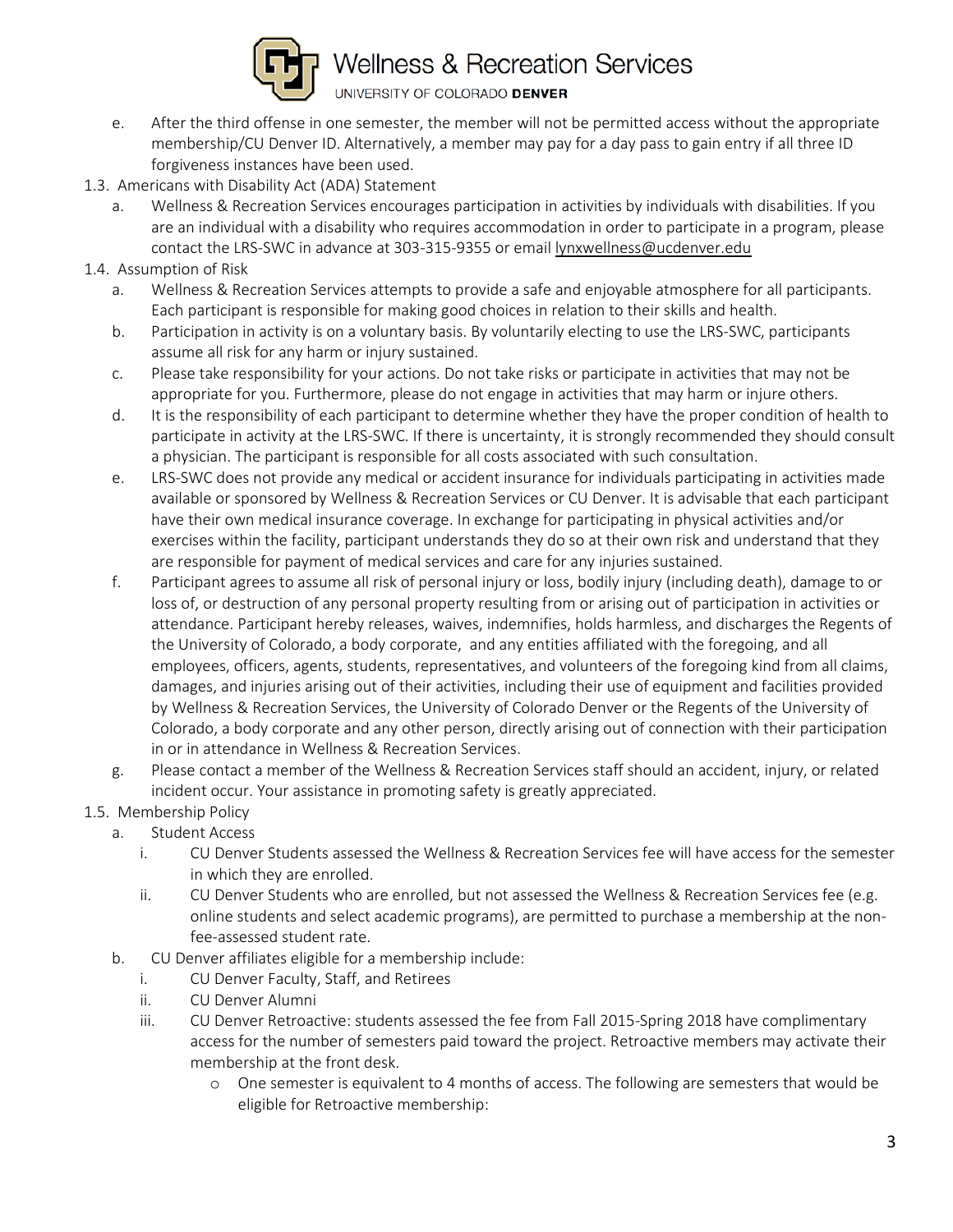

- Fall 2015; Spring 2016; Summer 2016; Fall 2016; Spring 2017; Summer 2017; Fall 2017; Spring 2018.
- o Retroactive memberships must be activated by August 1, 2023; 5 years from open date.
- o Once membership is activated, Retroactive memberships will be used consecutively until depleted.
	- Retroactive memberships may not start then stop, with the exception of documented medical illness or military leave.
	- Retroactive memberships are non-refundable and non-transferrable.
- iv. CU Denver Anschutz staff and students, membership fees apply
- v. CU Denver Authorized Volunteer
- vi. CU Denver Contract Providers
- vii. Denver Community: Limited membership
- c. Sponsored Member or Student-Sponsored Member
	- i. A CU Denver student or member may sponsor up to 2 individuals for memberships.
	- ii. The CU Denver sponsor will be held accountable and liable for the actions of the sponsored member.
	- iii. Sponsored memberships are only valid when the sponsoring member holds an active membership.
	- iv. Sponsored members may purchase a maximum of one-year consecutive membership. Sponsored membership contracts must be renewed annually.
	- v. Sponsored members may not sponsor additional members.
- d. Member Agreement
	- *i. I understand membership to Lola & Rob Salazar Student Wellness Center (LRS-SWC) is non-refundable / non-transferable.*
	- *ii. Cancellation of membership is subject to Wellness & Recreation Services approval. Cancellation may be granted only for one of the following reasons with required documentation:*
		- *Medical emergencies that inhibit the member from utilizing the SWC*
		- *Relocation*
		- *No longer employed at CU Denver*
	- *ii. I agree to abide by CU Denver Wellness & Recreation Services Policies & Guidelines located on the website.*
		- *I understand I must present my membership card in order to access the facility; failure to present my ID or membership card may result in my not being allowed to use any or all parts of the facility.*
		- *I am aware of the "THREE STRIKES RULE" in regard to forgetting my membership card: A member can access the LRS-SWC without their membership card by presenting a governmentissued ID if their photo is not on file. After 3 check-ins without a membership card, he/she/they will not be permitted to access the facility without their membership card or without purchasing a day pass.*
		- *If membership card is lost, a new replacement card must be purchased for \$5.*
	- *iii. In the event of a university suspension/expulsion, Wellness and Recreation Services (WRS) will suspend membership for the duration outlined by the Office of Student Conduct and Community Standards. Suspended/expelled students will not be allowed access to the Lola and Rob Salazar Student Wellness Center or to participate in any WRS programs and services during this time. WRS will be notified by the Office of Student Conduct and Community Standards when student is eligible to resume membership.*
	- *iv. I know LRS-SWC may be occasionally closed to members due to maintenance or scheduled events. I further understand a portion of my membership will NOT be refunded in the event of any total or partial closure.*
	- *v. I understand there are no refunds for non-usage of LRS-SWC.*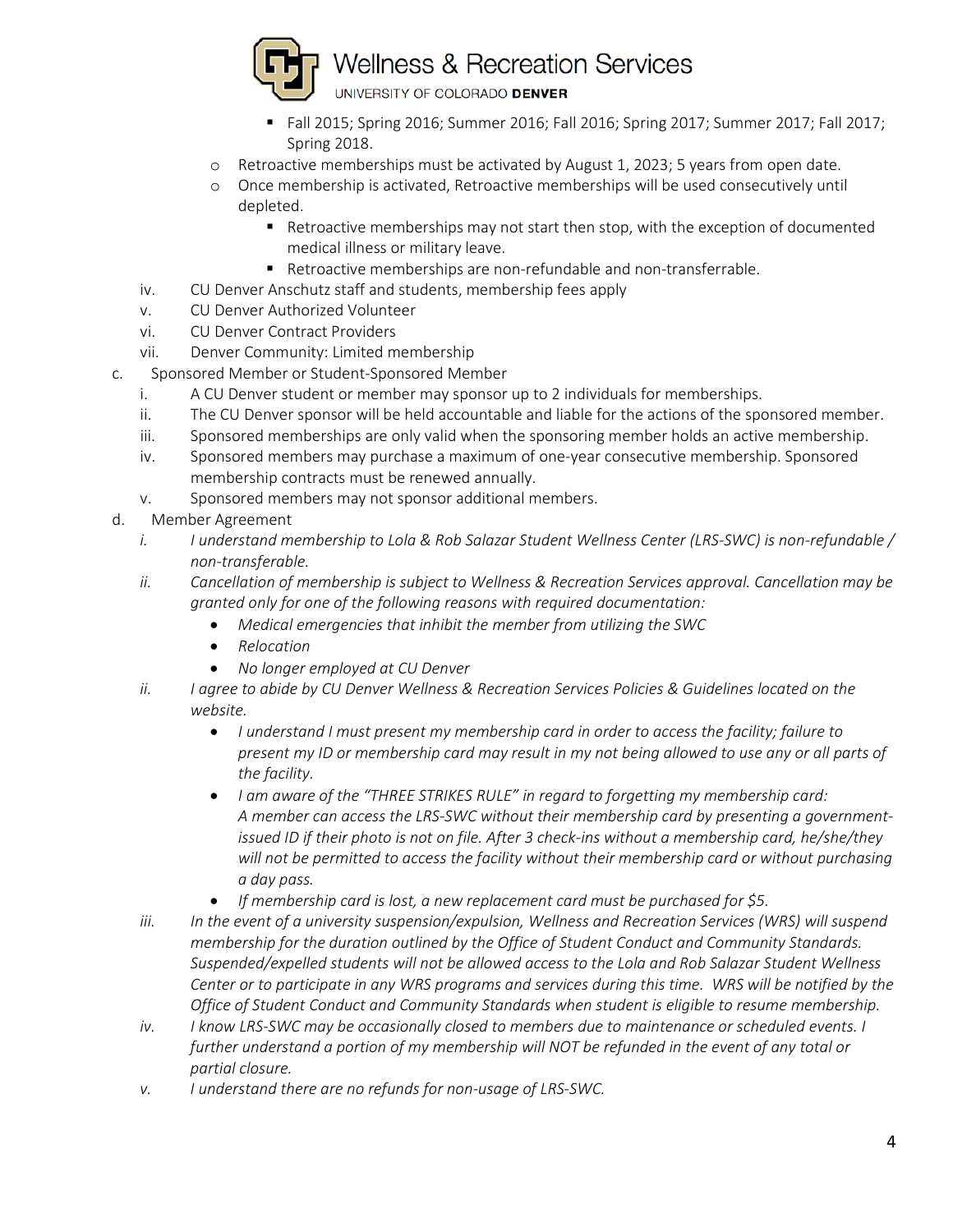

- *vi. In consideration of being allowed to use LRS-SWC, I hereby for myself, my heirs, executors, administrators and all others who claim on my behalf waive and release the Regents of the University of Colorado, a body corporate, and any other persons or entities acting on their behalf, and their successors and assigns, from any and all liability arising from my usage of LRS-SWC. I have read all of the foregoing and agree to all the terms and conditions therein stated.*
- 1.6. Guest Policy
	- a. Single-day guest passes are available to CU Denver affiliates and non-affiliates.
	- b. Day passes are intended to accommodate individuals who would like to use the facility on a non-contract basis. Day passes do not need to be purchased in advance and are available at the front desk.
	- c. Any day passes include access to the facility along with group fitness, GT45 services.
	- d. All guests using day passes must sign the Wellness & Recreation Services Notice of Risk and Waiver.
	- e. Daily guest pass is valid only on the date shown on the receipt and expires at closing time for date issued.
	- f. Guests are required to present a government-issued photo ID to the membership staff at the time of purchase.
	- g. Wellness & Recreation Services reserves the right to approve or deny any pass transaction.
	- h. Guests using the facility with a day pass are not eligible to check out equipment.
- 1.7. Non-Participant & Spectator Policy
	- a. Non-participants or spectators are allowed to access the facility 30 minutes prior to start time for various activities, programs, and events at no cost including:
		- i. Spectators who wish to view an Intramural sport or contest may not enter the facility until 30 minutes prior to the scheduled game time.
		- ii. Spectators of an approved special event
	- b. All Non-Participants and Spectators must check in at the front desk and sign the Non-Participant Agreement.
		- i. Upon signature, spectators acknowledge they have read the Wellness & Recreation Services Notice of Risk and Waiver and agree to all statements on the agreement.
	- c. Any spectator under the age of 18 must be accompanied by an adult at all times.
	- d. Spectators are not permitted to utilize any equipment or participate in any programming. Those wishing to participate can purchase a day pass or pay programming fees at the front desk.
	- e. Spectators will be required to wear a spectator wristband.
	- f. Spectators are not allowed for the following activities:
		- i. Group fitness classes
		- ii. Personal Training/Group Training (GT45)
		- iii. Informal/open recreation activities
	- g. The Wellness & Recreation Services staff reserves the right to ask any Non-Participant or Spectator to exit the facility at any time if found violating any policies or guidelines.
- 1.8. Facility Tours
	- a. Wellness & Recreation Services provides organizational tours of the LRS-SWC for groups or individuals upon request.
	- b. Non-members are not permitted to tour without a designated WRS staff tour guide.
	- c. Groups or individuals are requested to contact [lynxwellness@ucdenver.edu](mailto:lynxwellness@ucdenver.edu) to establish an appointment for a tour.
	- d. Impromptu/walk-in tours of the LRS-SWC will be accommodated as staff is available.
	- e. A tour will be conducted by the Facility Supervisor or full-time staff.
	- f. Facility/activity participation is not associated with a tour. In addition, there is no age minimum for a tour, but minors under the age of 18 must be accompanied by an adult.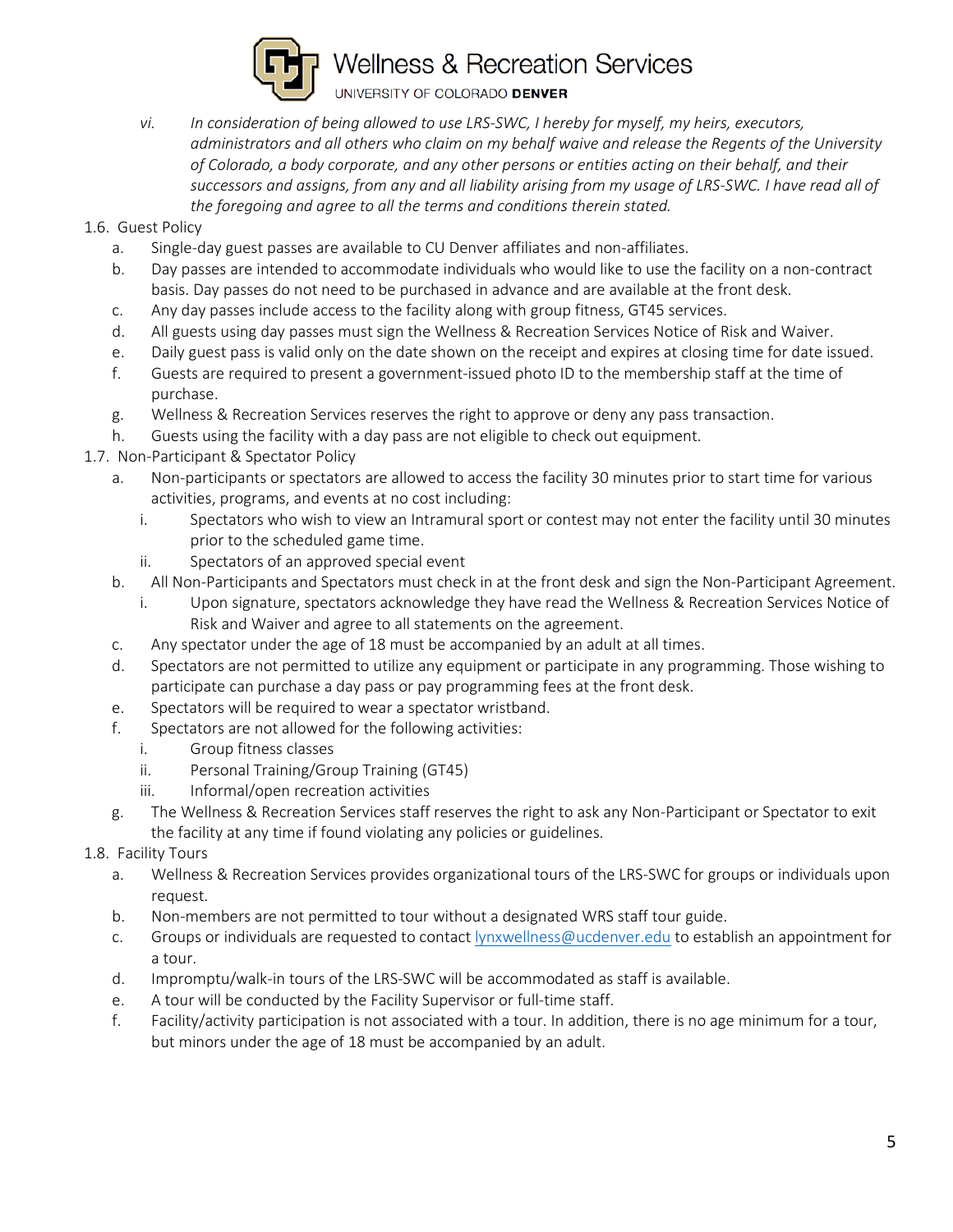

### 2. General Policies, Rules & Regulations

- 2.1. General
	- a. All patrons are expected to be responsible, courteous, and safety-conscious at all times. Disorderly conduct, abuse or misuse of the facility or its equipment, or disregard for policies will not be tolerated. Violators will be asked to leave the facility and may be subject to disciplinary action. Violators of the policies may also be suspended from using the facilities.
		- i. Depending on the severity of the violation, incidents may be referred to Auraria Police, Student Conduct Office, and/or Office of Equity as appropriate.
	- b. Bicycles, unicycles, skateboards, rollerblades, scooters, or hoverboards are not allowed inside the facility.
		- i. Exception: equipment serviced in the bike shop.
		- ii. Rollerblades may be stored inside lockers if they fit but cannot be worn inside the facility.
	- c. The use of elevation training masks is prohibited within the facility for safety concerns.
	- d. Wellness & Recreation Services adheres to the CU Denver Animals on Campus Policy, which includes Service Animal Qualifications, Service Animal Care and Control Requirements, and Extent of and Restrictions on Service Animal Access. The comprehensive policy can be found [here.](http://equity.ucdenver.edu/wp-content/uploads/2017/02/Service-Animal-Policy-FINAL-DRAFT-2016-11-30.pdf) 
		- i. Only qualified Service Animals are allowed in the facility. All other animals are strictly prohibited. Service Animals are allowed on the pool deck, but not in the water due to health and safety restrictions and concerns.
		- ii. Emotional Support Animals are not permitted in University facilities.
	- e. Use of lounge areas and informal recreation spaces such as exercise studios, multipurpose courts, and lounge are on a first-come, first-served basis.
	- f. Wellness & Recreation Services programs will take priority over informal recreation at certain times.
	- g. Personal items should not be left unattended, placed on the floor, or on equipment. Patrons are encouraged to use locker rooms or day lockers for belongings. Personal items are not the responsibility of Wellness & Recreation Services.
	- h. No item(s) or person(s) shall be placed or occupy space directly in front of emergency access doors.
	- i. Shower towels are available for rental to members with an unlimited towel membership add on, or a single, daily-use purchase. Two towels per visit. Return the towel to the designated towel return area in the locker room or at the front desk.
	- j. The LRS-SWC is a substance-free facility. Possession of alcohol, cannabis, illegal drugs, and tobacco, including smokeless tobacco and e-cigarettes, are prohibited. Possession of such items will result in removal from the facility, contact of Auraria Campus Police, and may be subject to further disciplinary action as deemed appropriate by Student Conduct. Wellness & Recreation Services reserves the right to check liquid substances in personal beverage containers.
	- k. Spitting in the common areas or activity areas is not permitted.
	- l. Headphones are required for personal stereos/devices, unless occupying a fitness studio.
	- m. A closing announcement will be made at approximately 30 minutes and 15 minutes prior to closing. All participants are expected to finish their activity, re-rack all weight equipment, return any checked-out equipment, finish showering, and exit the facility by closing time.
	- n. It is requested that members report any concerns about the facility and/or equipment to the staff as soon as possible.
	- o. Solicitation is not permitted on the property by outside groups or individuals unless approved by LRS-SWC professional staff.
	- p. Accidents, injuries, and incidents should be reported immediately to the Wellness & Recreation Services employees.
	- q. All equipment, furniture, and items in the facility must be used in accordance with manufacturers' guidelines.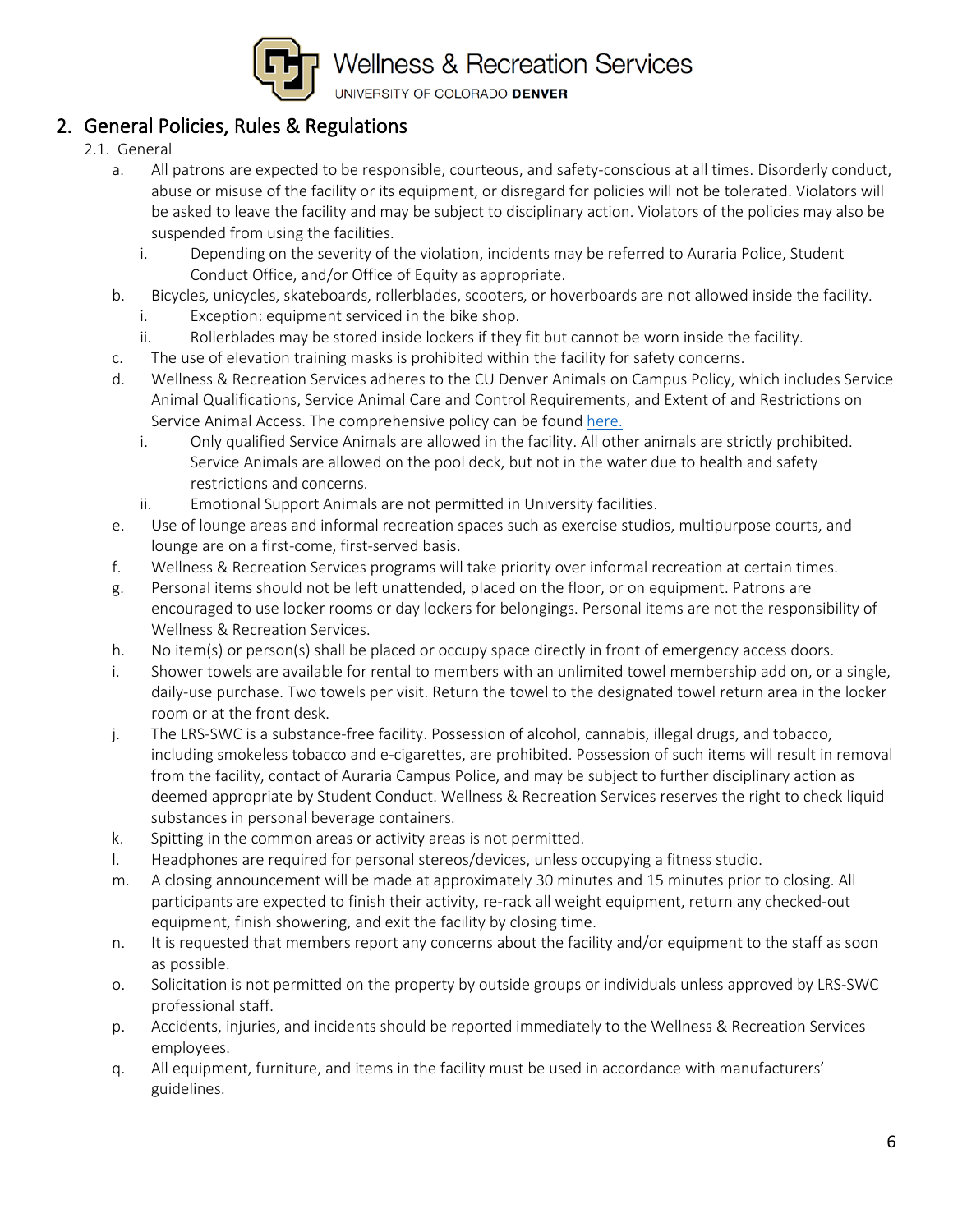

- r. Participants exhibiting at-risk health behaviors may be referred to CU Denver or Auraria Campus health resources.
- s. Wellness & Recreation Services employees reserve the right to make judgment and the final decision on policies not covered in this Participant Policy Manual.
- 2.2. Food and Drink
	- a. Food and drink are only permitted in the following areas unless otherwise approved by the Assistant Director of Facilities & Operations:
		- i. Kitchen,  $1^{st}$  floor Study,  $2^{nd}$  floor Den, and  $3^{rd}$  floor terrace
	- b. Water and sports drinks ONLY are allowed in activity areas including:
		- i. Fitness 1, Fitness 2, Gym, Fitness Studios, pool, and Mezzanine.
		- ii. Water and sports drinks must be in a non-glass container with a closed lid. Coffee cups and other disposable cups are not permitted.
	- c. All containers are subject to substance check at any time by the Wellness & Recreation Services staff.
	- d. Glass containers are not permitted in the facility.
	- e. Chewing gum is NOT permitted in activity spaces.
	- f. Tobacco, including Chewing tobacco is not permitted in the facility.
- 2.3. Attire and Footwear
	- a. The Wellness & Recreation Services staff reserve the right to determine the acceptability of all exercise attire. Failure to dress properly will result in denied access to the LRS-SWC.
		- i. Clothing must meet public decency standards.
		- ii. Clothing with offensive language, designs, or pictures is not acceptable. Participants may be asked to turn offensive clothing inside out.
		- iii. Shorts/pants must be worn for all activities in the LRS-SWC. Shorts must be long enough to cover the buttocks and groin when the participant exercises or moves.
	- b. Participants must wear a closed-toe, non-marking rubber-soled athletic shoe while participating in any programs and services with the following exceptions:
		- i. Group Fitness Studios when participating in classes such as Yoga
		- ii. Locker Room areas
		- iii. Pool/Pool Deck
		- iv. Kitchen
		- v. The Study
		- vi. The Den
		- vii. Wellness Suite
		- viii. Climbing Wall Prep Area
- 2.4. Third-Party Instruction Policy
	- a. Personal training may be provided only by those individuals who are employed by Wellness & Recreation Services.
		- i. Anyone not employed by Wellness & Recreation Services who is observed or suspected to be conducting third-party personal training may be approached and questioned regarding their activities.
		- ii. If a staff member concludes that this policy has been violated, both trainer and patron may be asked to leave the Wellness Center. Repeat violations of this policy may result in suspension from LRS-SWC.
	- b. The following coaching or instruction must be performed by WRS staff only, including but not limited to:
		- i. Swimming instruction
		- ii. Personal training or health coaching
		- iii. Coaching for a specific sport
		- iv. Instructing a fitness class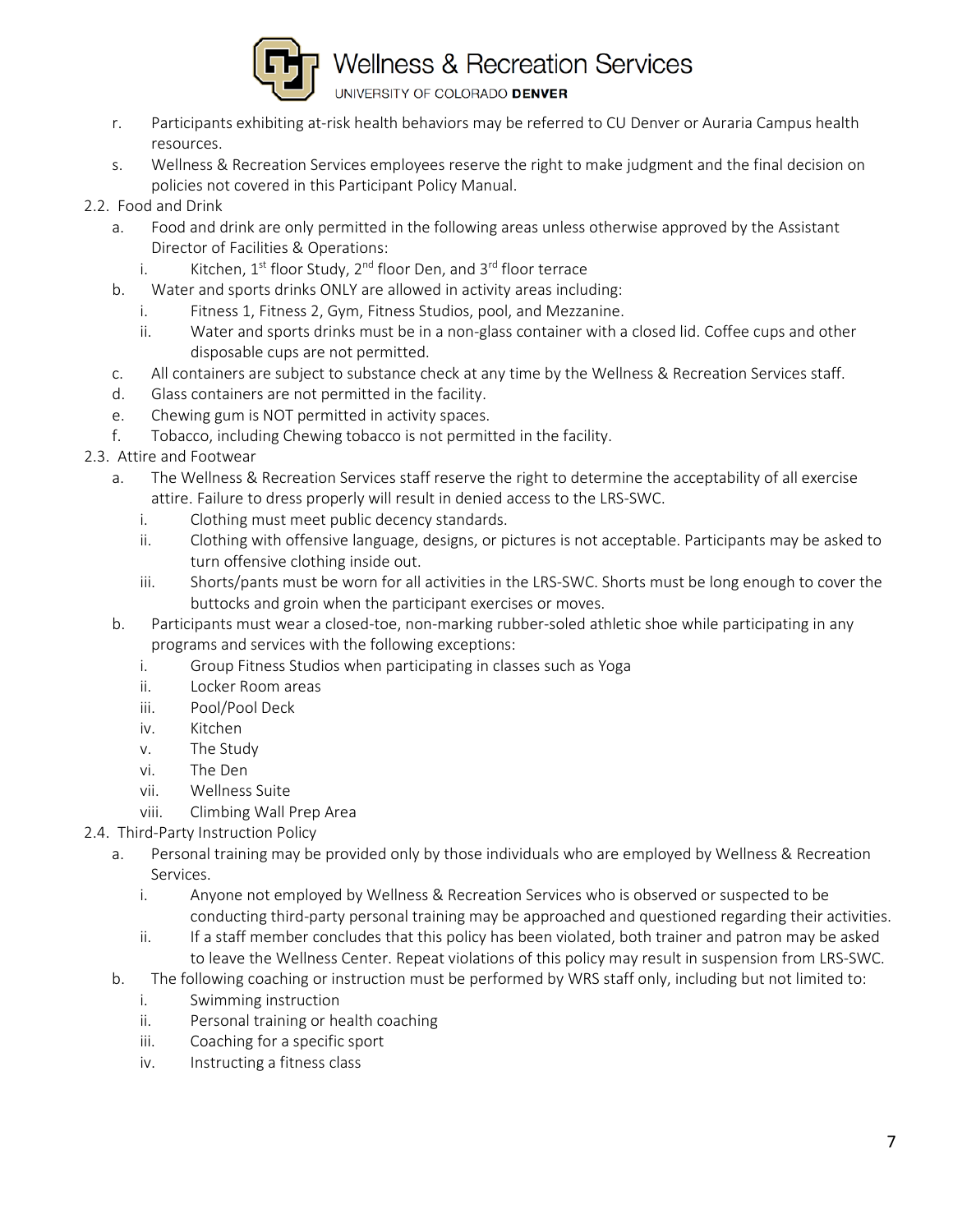

#### 2.5. Lost & Found

- a. Report any lost or stolen items to the front desk or contact Auraria Campus Police Department to file a report.
- b. All found items are stored in a locked cabinet location.
- c. Participants can claim items at the front desk by providing identification.
- d. All unclaimed personal belongings and objects are subject to be donated on a weekly basis. Water bottles are subject to be donated on a bi-weekly basis.

### 2.6. Behavior policy

- a. Use of the LRS-SWC is a privilege and all participants are expected to respect the rights of others. Members and guests are expected to display acceptable and appropriate social behavior while participating in any programs or services. The staff reserve the right to refuse access or remove any individual(s) whose behavior is inappropriate or in violation of University rules and regulations. Your cooperation is appreciated.
- b. Inappropriate behavior which will not be tolerated includes but is not limited to:
	- i. Verbal abuse
	- ii. Physical abuse
	- iii. Psychological abuse
	- iv. Obscene gestures or actions
	- v. Abuse of staff in any form
	- vi. Profane or indecent language
	- vii. Possession/use of alcohol, cannabis, or illegal drugs
	- viii. Use of Tobacco or e-cigarettes
- c. If a student, member, or guest participating in a program or service is directed to leave a facility, program, or activity for misconduct, the student or member:
	- i. Must leave the facility immediately.
	- ii. Must meet with the appropriate staff person(s) responsible for the program/facility in which the misconduct occurred within three (3) working days of notification by LRS-SWC staff. This meeting may include Auraria Campus police department and/or the Office of Student Conduct.
- d. If the student, member, or guest does not meet with the appropriate staff person, then they shall immediately be ineligible for further access or competition in any program or facility until they have met with the appropriate staff person for the program/facility in which the misconduct occurred.
- e. Once the employee has informed a participant, member, or guest of the necessity to meet with the appropriate staff person, it is that student, member, or guest's responsibility to schedule an appointment with the appropriate staff person to review their behavior and subsequent eligibility to participate in the program/facility. If discipline is necessary, it will begin after the meeting with the staff person or designee.
- f. Depending on the severity of the incident, Wellness & Recreation Services reserves the right to suspend access to a student, member, or guest indefinitely until a meeting with the appropriate staff member has been conducted.
- g. If necessary discipline is removal of a participant from one program, individuals may still participate in other programs or have access to the LRS-SWC.
- h. If necessary discipline is removal of a participant from all Wellness & Recreation Services, the individual may not participate in any programs within the facility.
- i. Any incident involving a student, member, or guest who strikes, hits, pushes, threatens, spits on, kicks, verbally abuses any staff, employee, participant, spectator, user, member, or guest will result in immediate suspension from all programs and facilities. Furthermore, all relevant information related to the incident may be forwarded to the Dean of Students Office and/or the Auraria Campus Police if deemed appropriate by the staff.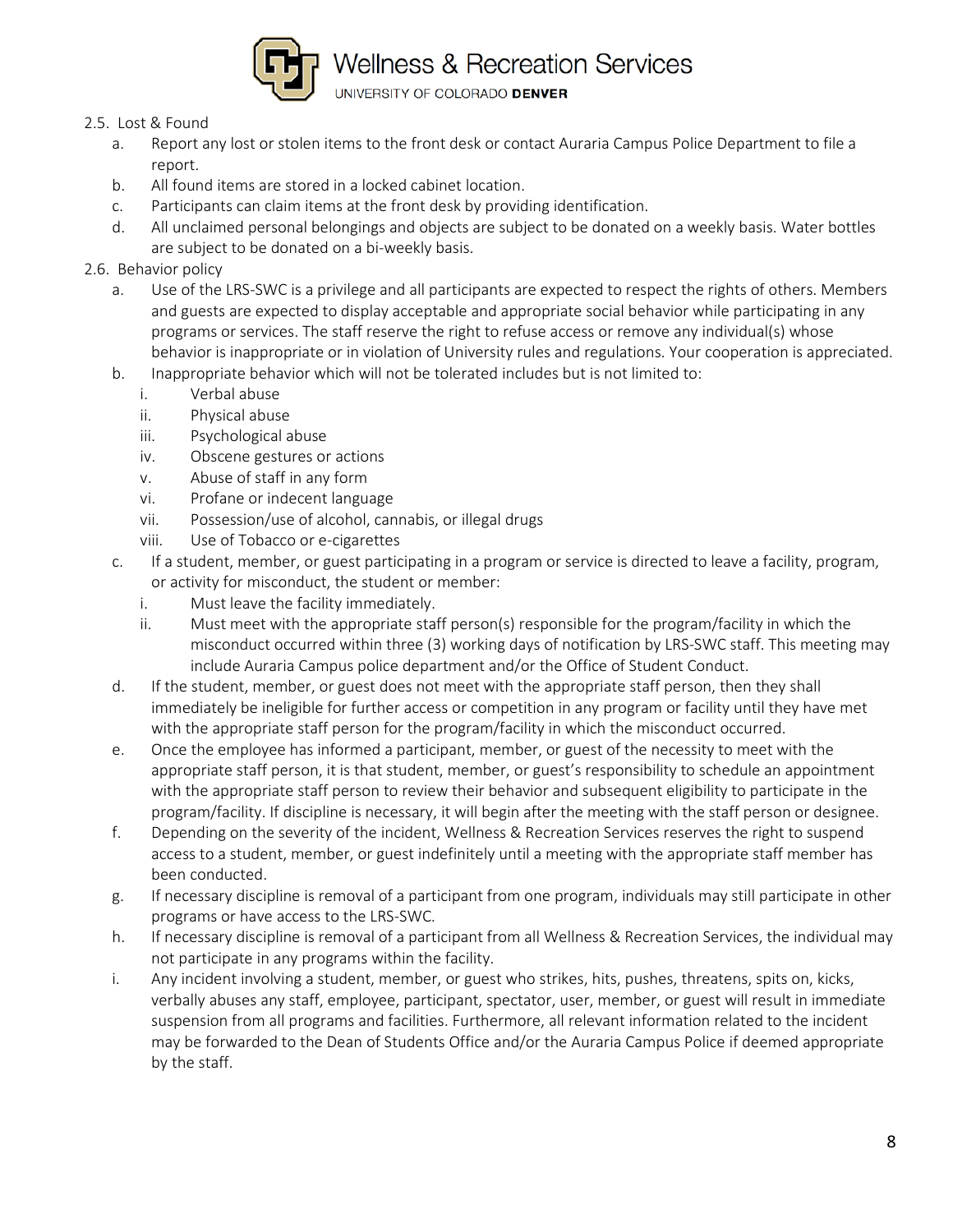

UNIVERSITY OF COLORADO DENVER

### 2.7. Equipment Check-Out

- a. Checking out
	- i. Any current student or member can checkout equipment with their Lynx Card or membership card.
	- ii. Guests using the facility with a day pass are not eligible to check out equipment.
	- iii. It is the student or member's responsibility to keep track of and return their specific piece of equipment.
	- iv. Outdoor equipment (equipment taken outside the building for more than one day) requires a rental fee and a Rental Agreement form.

#### b. Returning

- i. Any checked-out equipment must be returned to the front desk after use.
- ii. If not returned, a hold will be placed on the student or member's account. The individual will not be allowed to access the facility until the equipment has been returned or the individual has paid to replace the equipment.
- iii. If equipment is damaged upon return, the student or guest may be responsible for paying a fee as determined by Wellness & Recreation Services professional staff.

#### 2.8. Photography Policy

- a. All photography, videotaping, or other forms of media within the LRS-SWC must be pre-approved by Wellness & Recreation Services professional staff.
- b. By entering the facility, you consent to be the subject of any photography, audio, or video recordings while participating in Wellness & Recreation Services programming and/or open recreation activities. These photographs and recording may be used for Wellness & Recreation Services publication or for any other additional promotional marketing purpose produced by Assistant Director, Marketing and Communications.
- c. Guidelines:
	- i. Once approved, individuals will receive a photography pass that is to be worn at all times while taking photos in the facility. This will signify to facility staff that photography access has been granted.
	- ii. Once access is granted, photographers must wear access badge during entire shoot. Badges must be returned to the front desk at the completion of the shoot.
	- iii. Photography must be conducted without disruption or limitations to Wellness & Recreation Services operations, accessibility of equipment, entrances/exits, doorways, and high traffic areas.
	- iv. Photography is permitted for noncommercial use only. Photographs may not be published, sold, reproduced, distributed, or otherwise commercially exploited in any manner without written consent from Wellness & Recreation Services.
	- v. Taking photos or video of individuals without their consent is prohibited and is cause for immediate removal from the Wellness Center and may be reported to Auraria Campus Police, Student Conduct Office, and/or Office of Equity.
	- vi. All personal, professional-photo shoots must be approved by Wellness & Recreation Services professional staff. Subjects must adhere to all facility guidelines during photo events.
	- vii. Photos or video may not be recorded in private spaces such as locker rooms, restrooms, or lactation room.
- 2.9. Signage Policy
	- a. Wellness & Recreation Services will accept and approve a sponsored event or recognized student organization poster to hang in the facility. Only one poster per event/organization is permitted and it may not obstruct other posted materials.
	- b. These materials are restricted to the public signage board.
	- c. All posters utilized in collaborative efforts between the Wellness & Recreation Services and other departments must be approved and posted by the Assistant Director, Marketing and Communications.
	- d. Wellness & Recreation Services reserves the right to refuse posters if deemed necessary.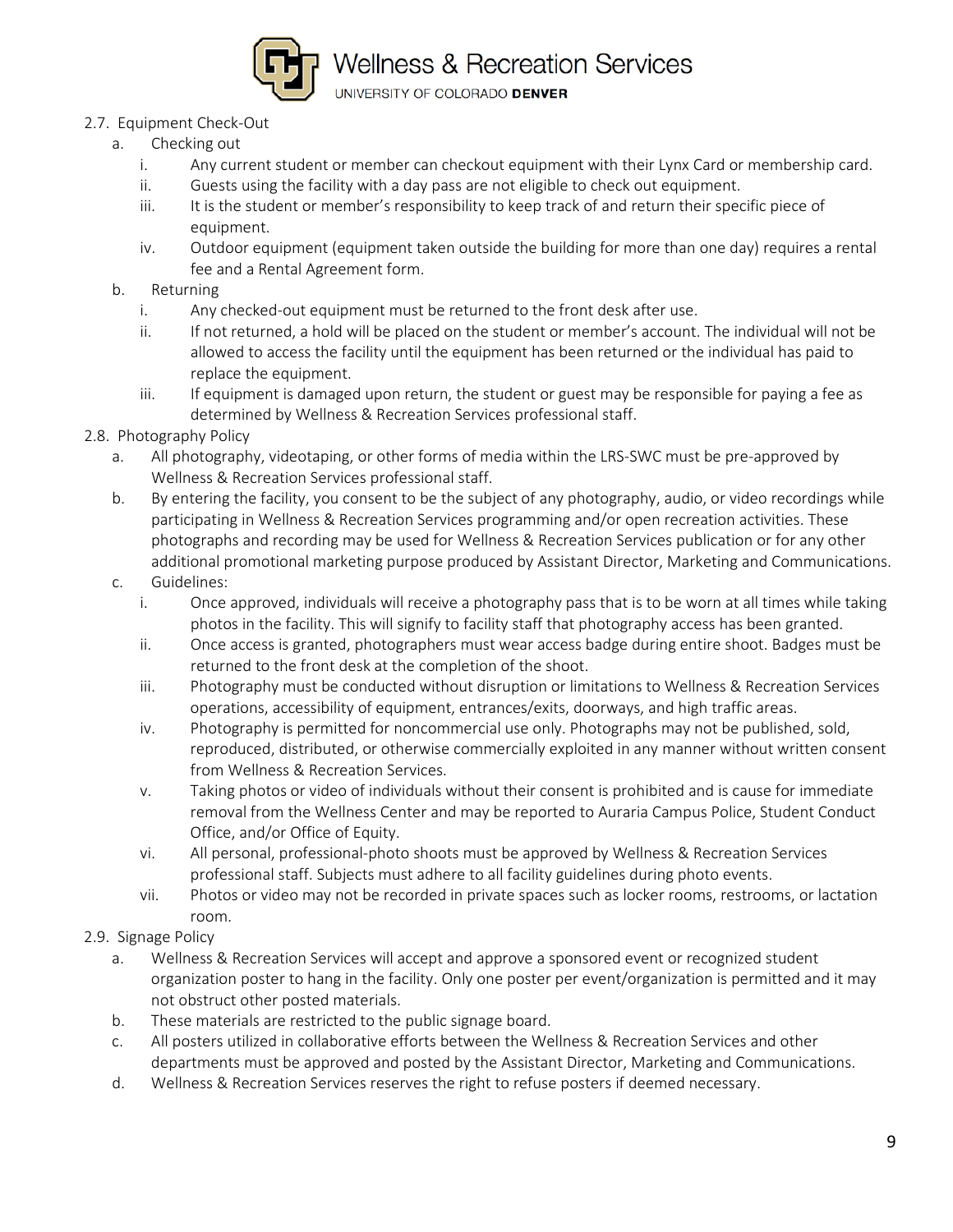

UNIVERSITY OF COLORADO DENVER

- 2.10. Facility Reservations & Special Events
	- a. All organized activities must be sponsored or approved by Wellness & Recreation Services to take place in the facility. Groups wishing to reserve activity space must submit a Reservations & Event Request Form. Approval of Facility Reservation requests is dependent upon priority scheduling, availability, impact on existing programs, scope and nature of the event, date(s) of facility request, and the submission date of the facility reservation request.
	- b. Anyone interested in reserving space at LRS-SWC must complete the online Reservations & Event Request Form at least 10 business days in advance.
	- c. Wellness & Recreation Services staff has the right to deny any facility reservation request if they are unable to accommodate the event, or due to any conflict of interest.
	- d. All participants must complete Wellness & Recreation Services Notice of Risk and Waiver prior to the event.
	- e. All participants and spectators attending the event can only enter the facility 30 minutes prior to the event start time
	- f. The primary contact person for the reservation or special event accepts all responsibility for actions of the participants as well as any damage to the facility and equipment.
	- g. The primary contact person for the reservation or special event is responsible for the care and supervision of all minors under the age of 18 who may be participating in the event.
	- h. The primary contact person for the reservation or special event is responsible for cleaning up after the event or LRS-SWC may schedule staff specifically for clean-up at an additional cost.
	- i. Some events or reservations may require an additional fee for a Wellness & Recreation Services staff, subject to Assistant Director Facilities & Operations determination.
	- j. External groups must pay 25% of reservation invoice (deposit) upon confirmation of reservation.
	- k. Some events may require proof of liability insurance prior to the event. Proof of certificate of insurance is required.
	- l. All event policies are subject to change.

### 3. Facility Policies & Guidelines

3.1. Swimming Pool

- a. Access to the pool area including the pool deck is only allowed during open pool hours and when a certified lifeguard is on shift.
- b. Proper swim attire must be worn at all times.
- c. WRS staff instruction must be followed at all times.
- d. Be courteous of other swimmers by sharing lanes.
- e. All swimmers must shower before entering the pool.
- f. Notify staff of pool issues.
- g. No urinating in pool.
- h. Swimming with open wounds or infections is not permitted.
- i. No food or drink- other than water- in pool area; no glass in pool area.
- j. Towel off completely before leaving pool area.
- k. Return pool equipment to designated area.
- l. Extended underwater breath-holding, diving and long-distance underwater swimming are not permitted. Hypoxic training, competitive sprint swimming with little or no breaths are not permitted.
- m. There will always be at least two lanes available at all times for lap swimming.
- n. Any classes taught in the pool will be led by employed certified instructors who have current accredited certification and CPR/AED/First Aid Certifications.
- o. Roughness, running, pushing others, dunking, splashing, snapping of towels, hanging on the lane lines, and other roughhousing actions are not permitted.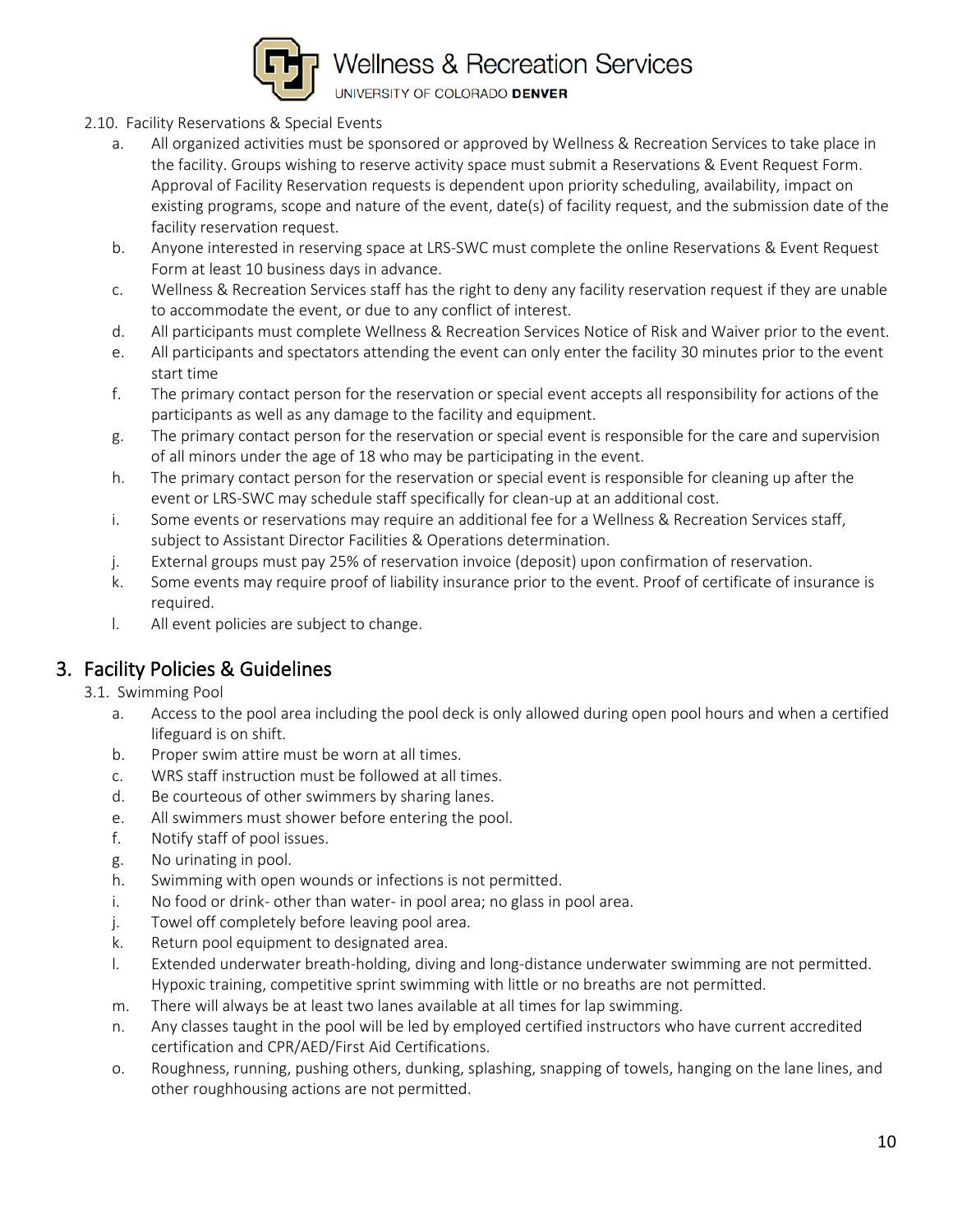

- p. The chair lift is designed for members and guests who need assistance entering and exiting the pool. The chair lift was designed to be self-operable by the occupant. For questions regarding the use of the chair, staff on duty should assist. If assistance is required for using the chair lift, members may bring an attendant to help operate the chair lift.
- q. The pool manager and/or lifeguard on duty has the right to dismiss, suspend, or prohibit from the pool and/or related facilities any person endangering the health, safety, or pleasure of the other pool patrons.
- r. Only Coastguard-approved lifesaving devices are permitted for use in our facility. Not all flotation devices are considered "lifesaving devices" and we may ask that participants use a life vest that we will have available at all times free of charge.
- 3.2. The Study Lounge
	- a. All reservations are made either at the front desk or over the phone (303-315-WELL).
	- b. Study room reservations may be requested by CU Denver students and LRS-SWC members.
	- c. Reservations can be requested up to 1 week in advance.
	- d. Reservations can be requested for up to 4 hours per day, per user.
	- e. Reservation requests must be submitted at least 24 hours in advance of the time needed. Voicemails will not be considered.
	- f. If the Study Room is not reserved, the room is available on a first-come, first-served basis. We do ask that you are out 5 minutes before the next scheduled reservation.
	- g. Reservations who do not show up within 15 minutes of the start of the reservations will be cancelled and it will become available on first-come, first-served basis.
	- h. Study room reservations are intended for the use of 2 or more people.
	- i. Participants using study rooms are expected to clean up after themselves. Leave no trace.
	- j. Technology, furniture, and equipment should be used only as the manufacturer intended.
	- k. Rooms must be used for academic purposes. You may be asked to relocate if activities are not deemed appropriate.
- 3.3. The Kitchen
	- a. Participants are expected to clean up after themselves. Leave no trace.
	- b. Microwave covers are required when microwave is in use.
	- c. Personal appliances are not permitted.
	- d. Participants are not able to store personal items or food in the facility.
- 3.4. Outdoor Adventure Center
	- a. The Bike Shop
		- i. Participants using the bike shop must bring their bike through the exterior entrance.
		- ii. Workstations are available for member use during open shop hours only, with staff present.
		- iii. Participants will only be charged for the price of the replacement part and not for labor if they work alongside the technician to learn how to do it themselves.
		- iv. Bikes cannot be left overnight. Additional storage fees will be charged.
	- b. Outdoor Adventure Rental Shop
		- i. CU Denver students and affiliates, members, and non-members are able to rent equipment.
		- ii. Reservations can be made online, at least 72 hours in advance, or in-person at the adventure desk during adventure center hours.
		- iii. Rentals and pick-ups outside of shop hours may occur by appointment and must be coordinated with the Outdoor Adventure Coordinator.
		- iv. University-issued ID or other form of photo ID must be presented at time of pick-up, along with a credit card which will be kept on file for payment and any late/damage fees.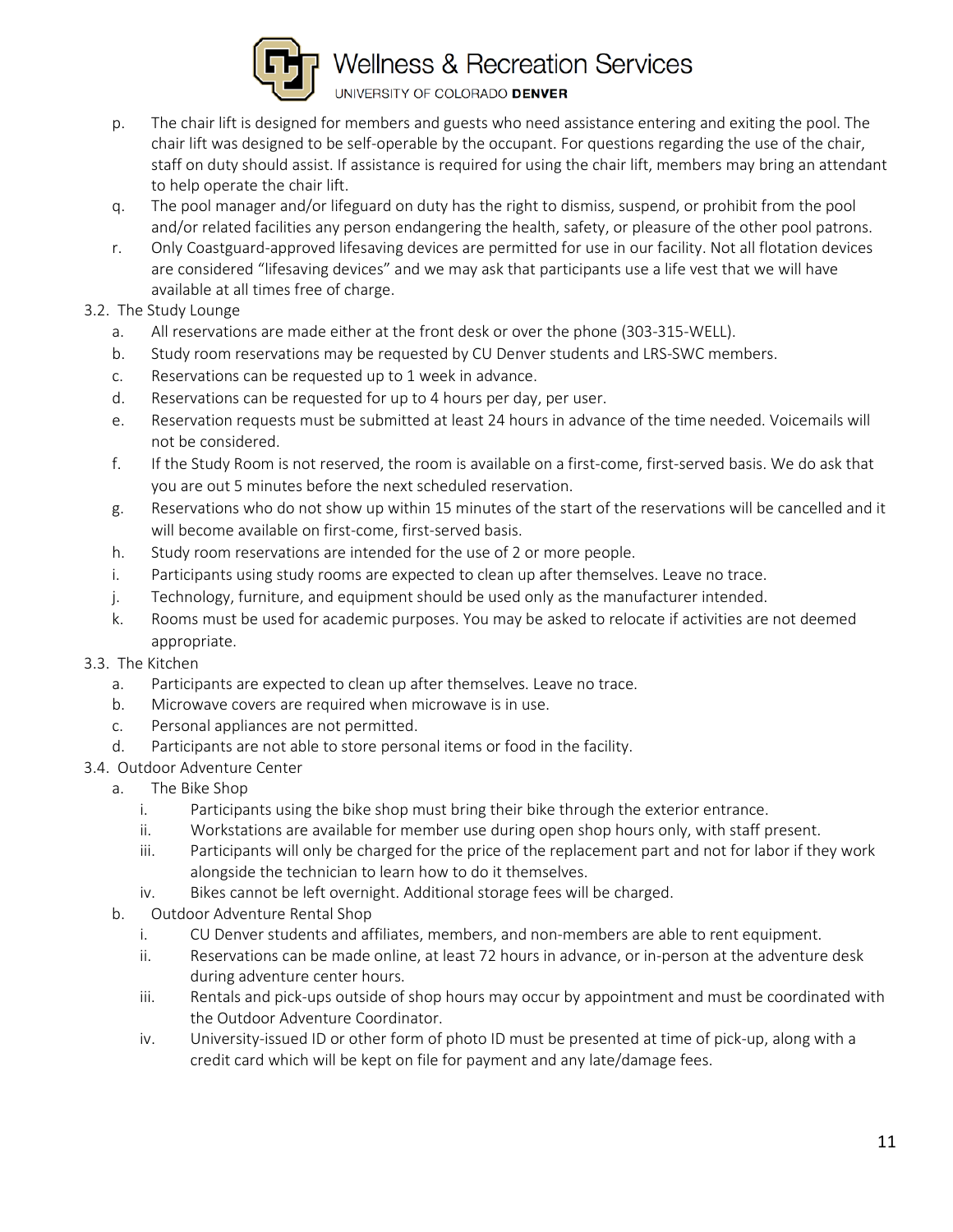

- v. At time of check-out, the member will sign an Equipment Rental Agreement form acknowledging they are familiar with equipment and will assume financial responsibility for any damage or loss of equipment during rental period.
- vi. Payment of rental fees will be done at the Outdoor Adventure desk with a credit card.
- vii. A late fee will be charged for each additional day that the equipment is checked out past the due date.
- viii. Equipment must be turned in clean and dry. Additional cleaning fees will be charged for equipment that is excessively dirty, which will be determined by Outdoor Adventure Staff.
- ix. Refunds will not be issued for equipment that is unused or returned early.
- x. Equipment that is not returned or is returned broken will be charged to the renter in full.
- 3.5. Locker rooms
	- a. In accordance with the Code of Colorado Regulations Rule 81.9, SWC members may use the restroom or locker room that is consistent with their gender identity. All-gender restrooms are available on each level of the Wellness Center for all individuals on a first-come, first-served basis.
	- b. Wellness & Recreation Services is NOT responsible for lost, stolen, or damaged items.
	- c. Day-use lockers are available at no cost during hours of operation. These lockers must be cleared or belongings will be cleared by Wellness & Recreation Services employees and placed in lost and found at the end of each day.
	- d. Wellness & Recreation Services is not responsible for theft or damage to personal property left in lockers.
	- e. Wellness & Recreation Services requests that the locker rooms be used for the intended purposes:
		- i. Storage of personal items
		- ii. Changing of attire
		- iii. Showering
	- f. Towels are provided for a fee at the front desk. Participants should return towels to the towel drops.
	- g. Photography or video recording are prohibited in the locker rooms.
	- h. All patrons must exit the locker rooms at time of closing.
	- i. LRS-SWC includes a men's locker room, a women's locker room, and four individual showers/restrooms on Level 1. Both Level 2 and Level 3 have a men's restroom, a women's restroom, and 2 individual restrooms.
- 3.6. Fitness 1: Strength Training
	- a. Do not store personal items on floor; utilize lockers. It is recommended to lock up your personal items.
	- b. Wipe down equipment and any utilized surfaces after use. Pre-moistened wipes are provided.
	- c. Report any damaged equipment, accidents, or misconduct to Operations Associates staff member.
	- d. If you are unaware of the proper usage of equipment, please ask.
	- e. Equipment may not be modified or used in a way not intended by the manufacturer.
	- f. The use of a spotter in heavy lifts is encouraged.
	- g. Maintain control of weights at all times. Slamming, dropping, and throwing of weights and/or equipment is prohibited, with the exception of barbells in platform areas.
	- h. Weight collars are required on barbells.
	- i. Return equipment to appropriate storage areas and racks.
	- j. No equipment may leave the designated areas. Dumbbells and plates must remain on rubberized flooring on Level 1. Machines are not to be moved.
	- k. Equipment must stay on the floor it is located. Equipment cannot be moved throughout different levels of the facility.
	- l. Basketballs and other sports equipment must be stored in lockers and are not permitted on the floor.
	- m. Olympic lifting should take place on the designated platforms.
	- n. Remain at least three feet away from mirrors or walls.
	- o. No stepping or standing on adjustable and flat benches. Use the designated plyo boxes for these activities.
	- p. Vacate weight machines between sets. Allow others to "work in" if you are performing more than one set.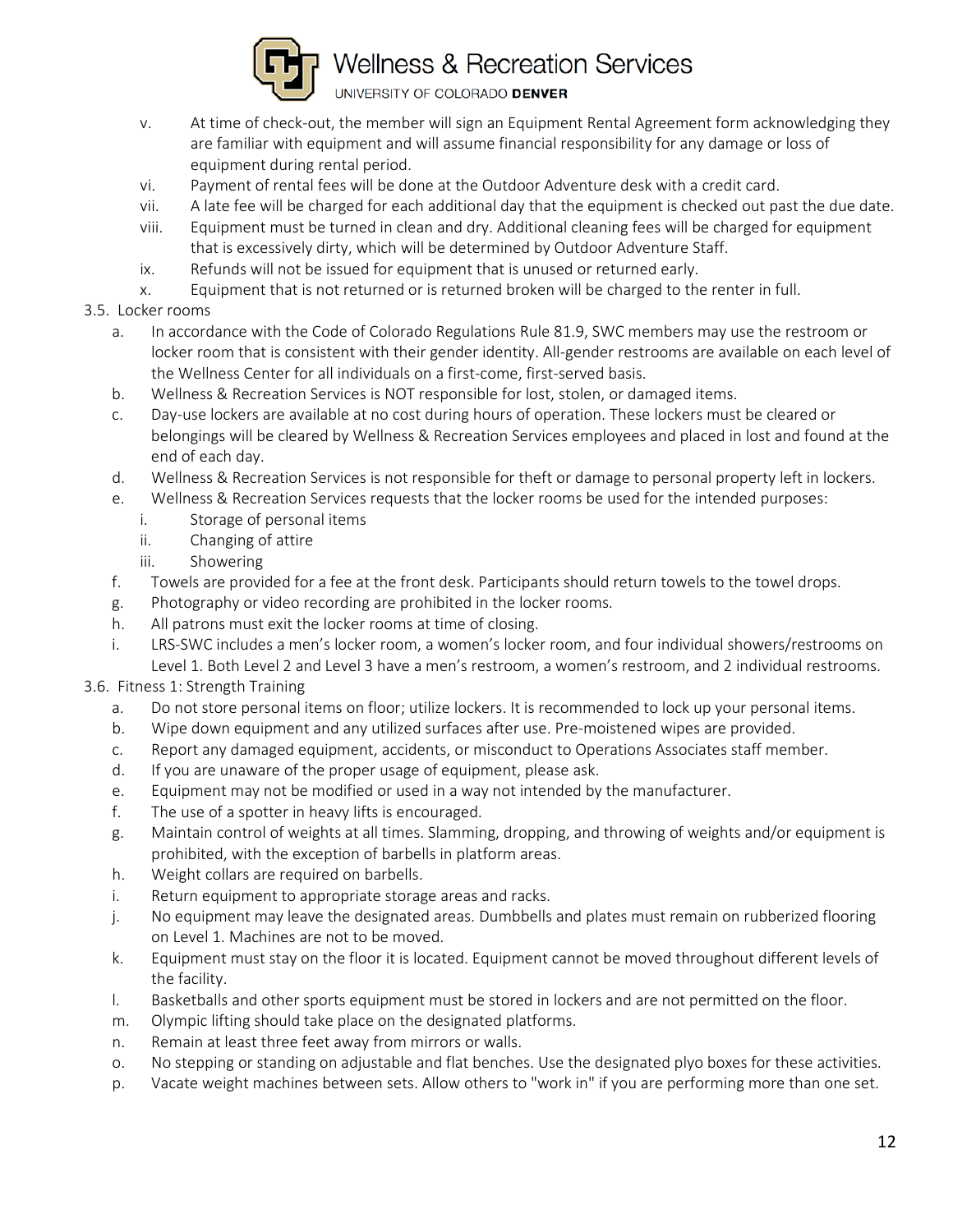

- q. Be courteous to others. Wellness & Recreation Services staff has the authority in rule interpretation and enforcement. Failure to comply with any of the policies may result in temporary or permanent loss of use privileges.
- r. Attire with exposed rivets, buttons, zippers, or other metal parts is not permitted on equipment.
- 3.7. Fitness 2: Endurance Training
	- a. Use of cardio machines during peak hours is limited to 30 minutes.
	- b. Use machines as manufacturer intended.
	- c. Clean machines after use with disinfectant wipes.
	- d. Please report equipment malfunctions to Wellness & Recreation Services employees.
	- e. Equipment in Fitness 2 area must remain on rubberized flooring within Fitness 2.
	- f. No fitness equipment may be carried on cardio machines.
	- g. Do not hang personal items on or by machines. Utilize lockers for personal items.
- 3.8. Gym
	- a. Hanging from the rim or net is prohibited.
	- b. Athletic shoes are required to be worn in the gymnasium. No sandals, bare feet, or turf shoes allowed.
	- c. No weight equipment on gym floors.
	- d. Participants MUST seek assistance from Wellness & Recreation Services employees for adjustments to the volleyball, badminton, or other sporting equipment.
	- e. Ask Wellness & Recreation Services employees to raise or lower divider curtain and/or bleachers in the event of sporting activities.
	- f. Priority scheduling will be utilized on gym courts.
- 3.9. Climbing Features
	- a. Climbing Wall
		- i. Equipment available at the climbing wall: ropes, harnesses, climbing shoes, locking carabineers, and belay device.
		- ii. Patrons must check-in at the climbing area desk before entering the climbing area.
		- iii. Do not step on, hang on, or swing on the ropes.
		- iv. Closed-toe shoes must be worn during climbing and belaying.
		- v. Participants will be charged for unreturned or damaged equipment.
		- vi. Personal climbing equipment may be used if inspected for safety.
		- vii. Use of chalk sock and chalk bag is highly encouraged.
		- viii. Climbing with personal stereos or music is not allowed.
		- ix. Climbing wall staff reserve the right to remove anyone from the climbing areas that they deem to be a risk to themselves or others.
		- x. Patrons must pass the belay test before belaying other climbers.
		- xi. Patrons must pass the lead climbing test and skills check before lead climbing.
		- xii. Patrons must attend climbing wall orientation prior to climbing.
		- xiii. Metal lead climbing anchors are not allowed for hand or footholds.
	- b. Bouldering Wall
		- i. Bouldering is rock climbing without the use of equipment.
		- ii. Bouldering is allowed only on the boulder wall area, not in the top-rope area.
		- iii. Bouldering is allowed any time the LRS-SWC is open.
		- iv. Climbers are responsible for finding their own spotters.
		- v. Never boulder in anyone's fall zone.
		- vi. Down climbing is always recommended rather than jumping down.
	- c. Rope Climbing
		- i. Rope climbing is rock climbing including the use of climbing equipment.
		- ii. Various skilled routes enable climbers to ascend to the top of the wall working with a certified belayer.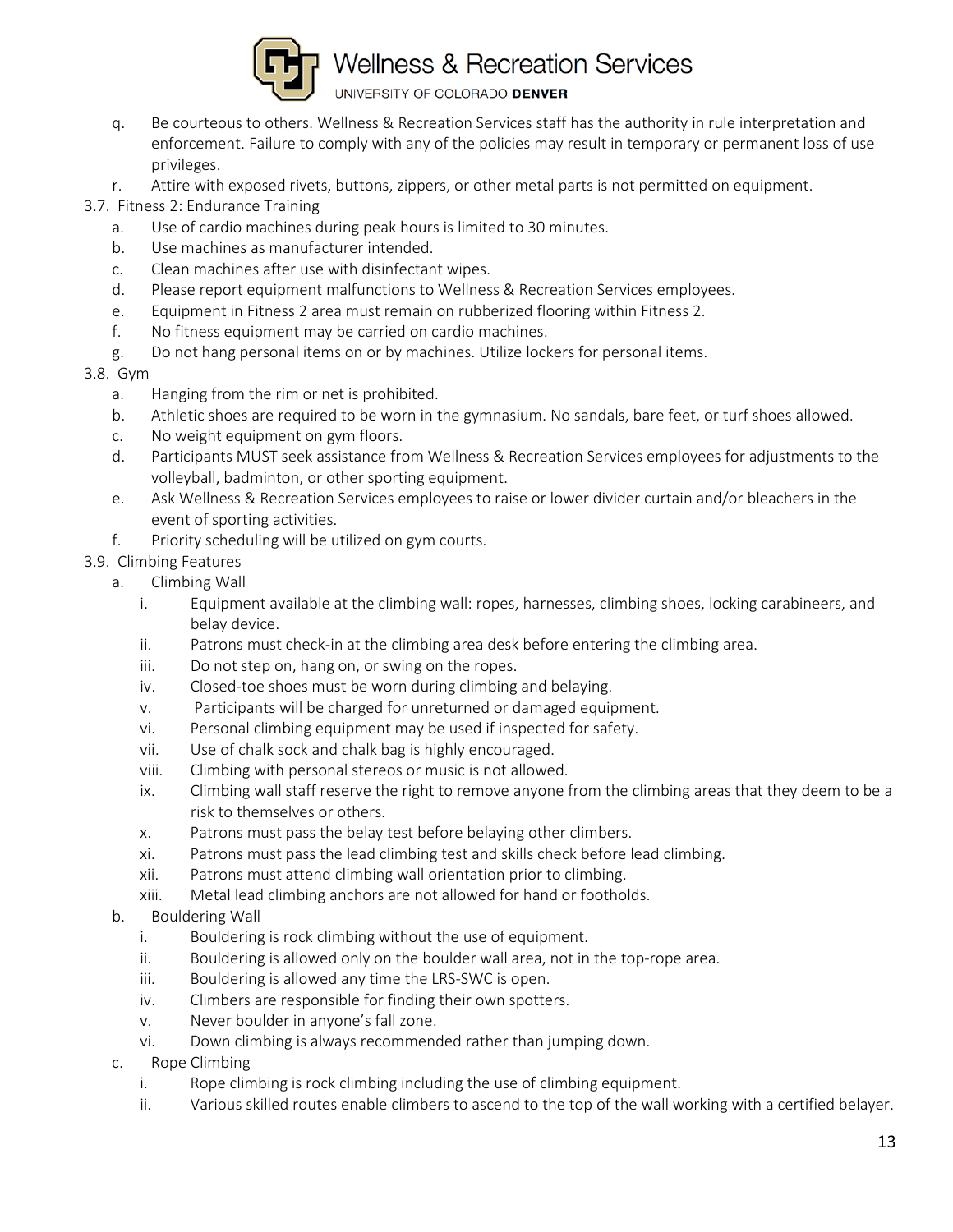

UNIVERSITY OF COLORADO DENVER

- iii. Rope climbing is only allowed during open wall hours.
- iv. All belayers must be certified and/or tested out by a Climbing Wall Associate.
- v. Patrons must perform partner checks before climbing as instructed in climbing wall orientation.
- vi. Climbers are required to use proper climbing commands: "On belay?" "Belay on" "Climbing?" "Climbing on" "Lower?" "Lowering".
- vii. Only the figure-8 follow-through knot, with the proper amount of tail is to be used to tie in climbers.
- viii. Finishing knot or safety knots are not permitted.
- ix. All climbers must perform a belayer-climber, climber-belayer rope cross check prior to climb.
- x. Belay devices must be attached to the participant's harness by means of a locking carabineer.
- xi. Climbing lessons-in-progress have priority use of wall areas. Staff may ask patrons to move to another area at any time.

#### 3.10. The Den

- a. Gaming consoles and other recreational activities are available on a first-come, first-served basis.
- b. Please report equipment malfunctions to Wellness & Recreation Services employees.
- c. Technology, furniture, and equipment are to be used as manufacturer intended.
- d. Food and drink are permitted with care.
- e. Artwork is not meant to be touched or moved.
- 3.11. Wellness Suite
	- a. The Nook
		- i. The Nook is a quiet room where students, members, or guests can nap or read quietly.
		- ii. The Nook is a noise-free space.
		- iii. Conversation should be kept to a minimum.
		- iv. Cell phones must be kept on silent.
		- v. Inappropriate physical contact between users is not permitted.
		- vi. One person per nap space.
		- vii. Food and drink are not permitted.
		- viii. Must remain fully dressed. Shoes may be removed.
		- b. Reflection Rooms
			- i. Reflection rooms may be used for meditation, reflection, prayer, or other individual wellness activities.
			- ii. Maximum time use is 30 minutes.
			- iii. No food or drink is permitted in the reflection rooms.
			- iv. Clean up space and return to original state following use. Leave no trace.
			- v. No personal items may be stored in reflection rooms.
			- vi. Activities permitted in these rooms must be related to meditation, reflection, or prayer.
			- vii. Restricted activities include studying, homework, sleeping, lounging, and group activities.
- 3.12. Group Fitness Studios
	- a. Fitness studios are available to students or members on a first-come, first-served basis outside of the hours of scheduled programs or reservations but will remain locked when not in use.
		- i. To use a studio outside of scheduled programs or reservations, a participant must check out the studio by visiting the front desk and obtaining a card indicating which studio they are using.
		- ii. A Facility Supervisor will unlock the studio at the time of check-out.
		- iii. Studios can only be checked out for up to 2 hours at a time.
		- iv. Once a student or member is finished using the studio, they must return the card to the front desk.
		- v. A Facility Supervisor will inspect the room and lock it after use.
	- b. Classes begin on time. Participants arriving more than 5 minutes late may not be permitted.
	- c. Wellness & Recreation Services dress code must be followed. \*Barefoot permitted based on class format.
	- d. No food or gum permitted. Water in sealable, plastic drink container only.
	- e. Non-marking, rubber-soled shoes are required.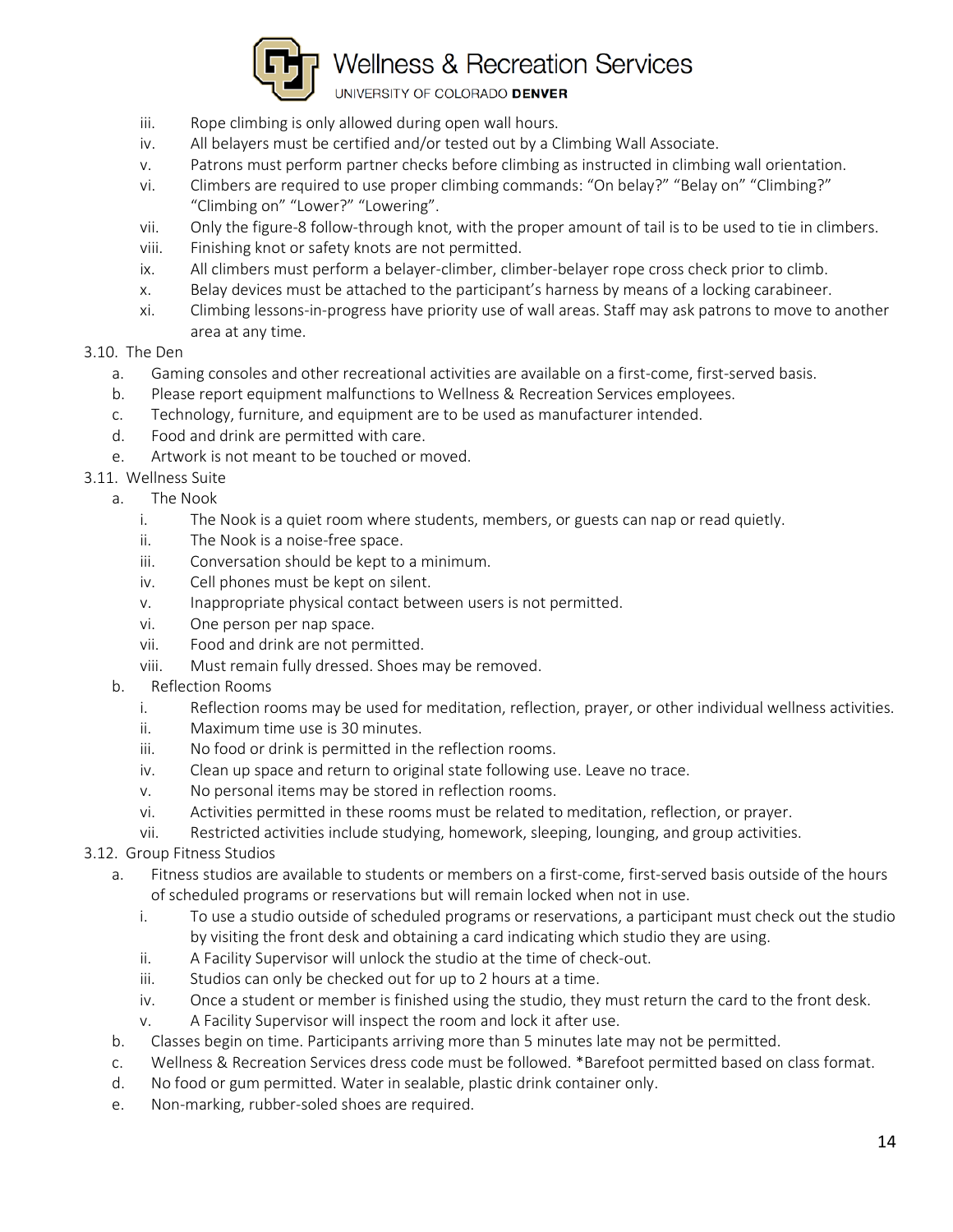

UNIVERSITY OF COLORADO DENVER

- f. Cell phones are not permitted during class.
- g. Bags and personal items must be placed in cubby or locker.
- h. Equipment to be used only as manufacturer intended.
- i. Audio & visual equipment may be manipulated by Wellness & Recreation Services employees only.
- j. Maximum occupancy: Mind Body Studio: 30, Cardio Strength Studio: 35.
- 3.13. The Movement Loft
	- a. Store personal items in lockers, cubbies and hanging racks in locker rooms or commons areas.
	- b. Wipe equipment with disinfectant after use. Pre-moistened towels are provided.
	- c. Report any damaged equipment, accidents, or misconduct to the Wellness & Recreation Services employees.
	- d. If you are unaware of the proper usage of equipment, please ask.
	- e. Equipment may not be modified or used in a way not intended by manufacturer.
	- f. Return equipment to appropriate storage areas and racks.
	- g. No equipment may leave the designated loft area.
	- h. Remain at least three feet away from mirrors, walls, and windows.
	- i. Area not available for general use when Wellness & Recreation Services or programs are taking place.
- 3.14. Personal Training Room
	- a. Private personal training sessions and assessments will be conducted in this room.
	- b. Members must be accompanied by an employed personal trainer or staff member. No personal, unsupervised use of this room will be allowed.
	- c. 30- and 60-minute private sessions are available.
	- d. Only one trainer and client(s) can use the room at a time.
- 3.15. Terrace
	- a. Terrace is available on a first-come, first-served basis, except when reserved for programs or reservations.
	- b. Tobacco and smoking devices are prohibited on the Terrace.
	- c. Food is permitted. Dispose of items in appropriate receptacle. Drinks must be contained in sealable, plastic drink containers.
- 3.16. The Courtyard
	- a. Courtyard is available on a first-come, first-served basis, except when reserved for programs or activities.
	- b. Fitness equipment is not permitted on the courtyard, unless for programmed events.
	- c. Tobacco and smoking devices are prohibited on the Courtyard.
	- d. Food and drink are permitted. Dispose of items in appropriate receptacle.

### 4. Loss Control / Risk Management

- 4.1. Emergency Response (See building emergency response plan)
	- a. During all emergency situations it is expected that patrons follow the direction of the Wellness & Recreation Services employees on and off duty.
	- b. Should an emergency situation call for sudden removal from the facility, please exit through the nearest emergency exit door immediately and meet at designated meeting space.
	- c. Emergency communication will be distributed via the public announcement system. All staff members and users of the facility will follow the directions of the University management.
	- d. All users and staff will adhere to emergency response procedures as outlined in building emergency response plan.
	- e. Emergency response drill performance will be completed bi-annually and reviewed by University emergency management team.
- 4.2. Inclement Weather
	- a. LRS-SWC will align with University protocol for inclement weather.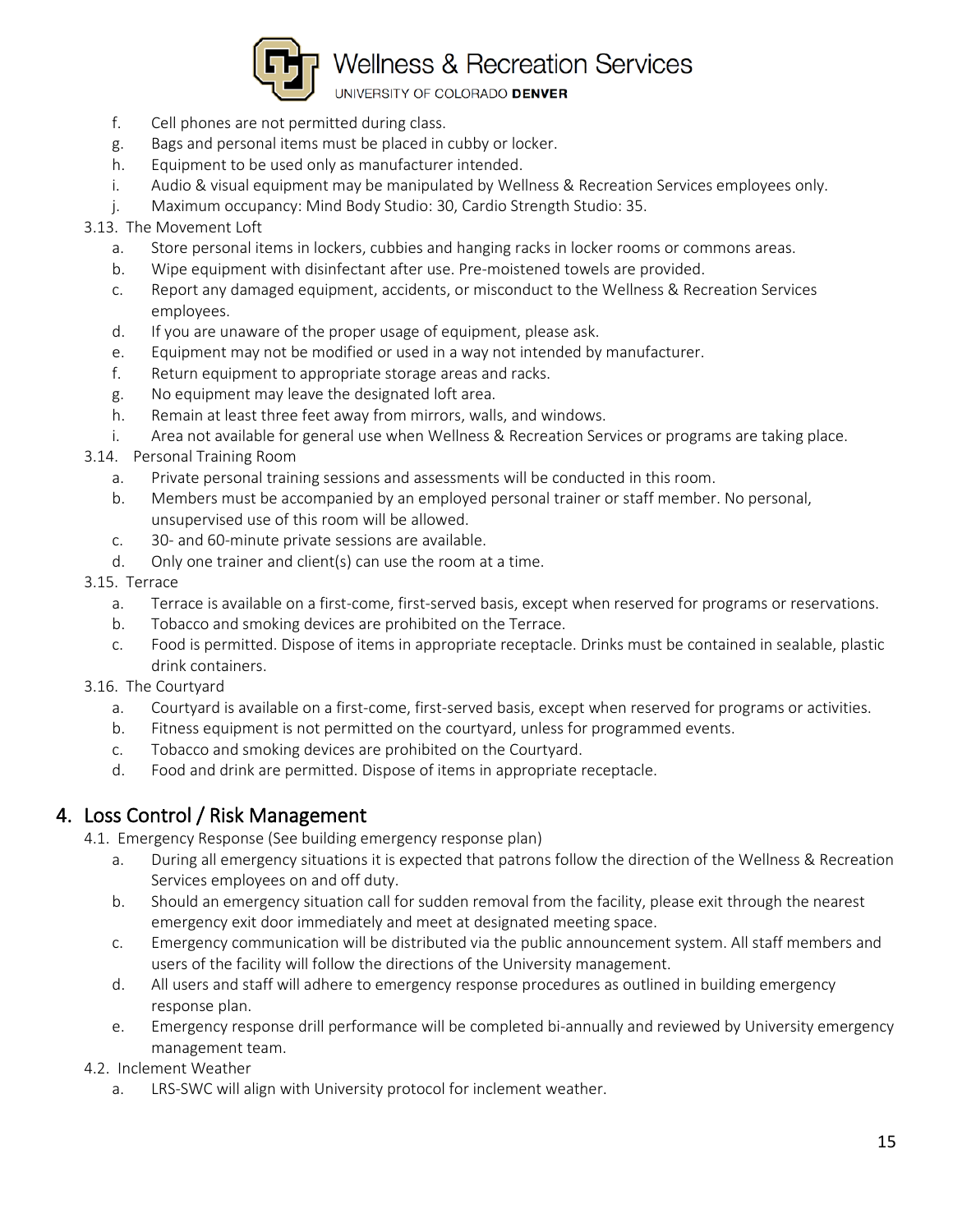

- b. LRS-SWC reserves the right to alter facility hours for a delayed opening due to the threat of inclement weather overnight.
- 4.3. Loss Control Training and Risk Mitigation
	- a. All Wellness & Recreation Services employees must be CPR/AED certified.
	- b. All staff must attend bi-annual loss control and risk mitigation training and monthly meetings for risk mitigation review.
	- c. All staff must be familiar with and demonstrate competency for the building emergency response plan.
	- d. The building emergency response and evacuation plan is available and visible to members and staff.
	- e. A professional staff manager is on duty at all hours to respond to emergencies and manage risk.
	- f. A minimum of three staff workers are on duty at all times.
	- g. A minimum of three staff workers in different areas of the facility will be carrying a radio for communication at all times.
	- h. The facility will maintain active AEDs and six first-aid kits at all times.
	- i. First-aid kit is checked and restocked on a weekly basis.
	- j. All Accident Report and Injury Report forms must be signed by the Facility Supervisor on duty, affected parties, and witnesses. These report forms are reviewed and processed by the Assistant Director of Facilities & Operations. The Director will notify appropriate legal counsel or risk management of incidents that need to be elevated for their review. All documents will be kept based on the University of Colorado's record retention policy.
	- k. Emergency response plan remains consistent with CU Denver emergency response policy.
	- l. Building remains compliant with ADA regulations to include signage and accessibility.
	- m. All emergency exits are clearly labeled and free of obstruction at all times.
	- n. Users must store personal belongings in a locker or designated areas to keep walkways and fitness areas clear. Locks are advised to reduce theft.
- 4.4. AED Policy
	- a. An automated external defibrillator (AED) is used to treat victims who experience sudden cardiac arrest (SCA). It is only to be applied to victims who are unconscious, not breathing normally, and showing no signs of circulation, such as normal breathing, coughing, and movement. The AED will analyze the heart rhythm and advise the operator if a shockable rhythm is detected. If a shockable rhythm is detected, the AED will charge to the appropriate energy level and advise the operator to deliver a shock if the AED has a shock button or deliver the shock automatically if the AED does not have a shock button.
	- b. All AEDs are stored in unlocked cabinets in locations easily accessible during all hours the facility is open. Each cabinet will have an audible alarm that sounds when the door is opened.
	- c. AEDs are maintained by CU Denver Facilities & Services department in addition to monthly inspections by Wellness & Recreation Services employees which includes:
		- i. Inspecting the exterior and connector for dirt or contamination.
		- ii. Checking supplies, accessories, and spares for expiration dates and damage.
		- iii. Checking operation of the AED by removing and reinstalling the battery and running a battery insertion test.
	- d. All student and professional staff are trained to use the AED through the American Red Cross.
	- e. The AED may be used by:
		- i. Certified Wellness & Recreation Services employees including professional staff and students.
		- ii. Any trained volunteer responder who has successfully completed an approved CPR/AED training program and has a current successful course certification.
- 4.5. Weapons Control Policy (CU Denver)
	- a. The unauthorized possession of firearms, explosives, and other dangerous or illegal weapons on or within any University of Colorado campus, leased building, areas under the jurisdiction of the local campus police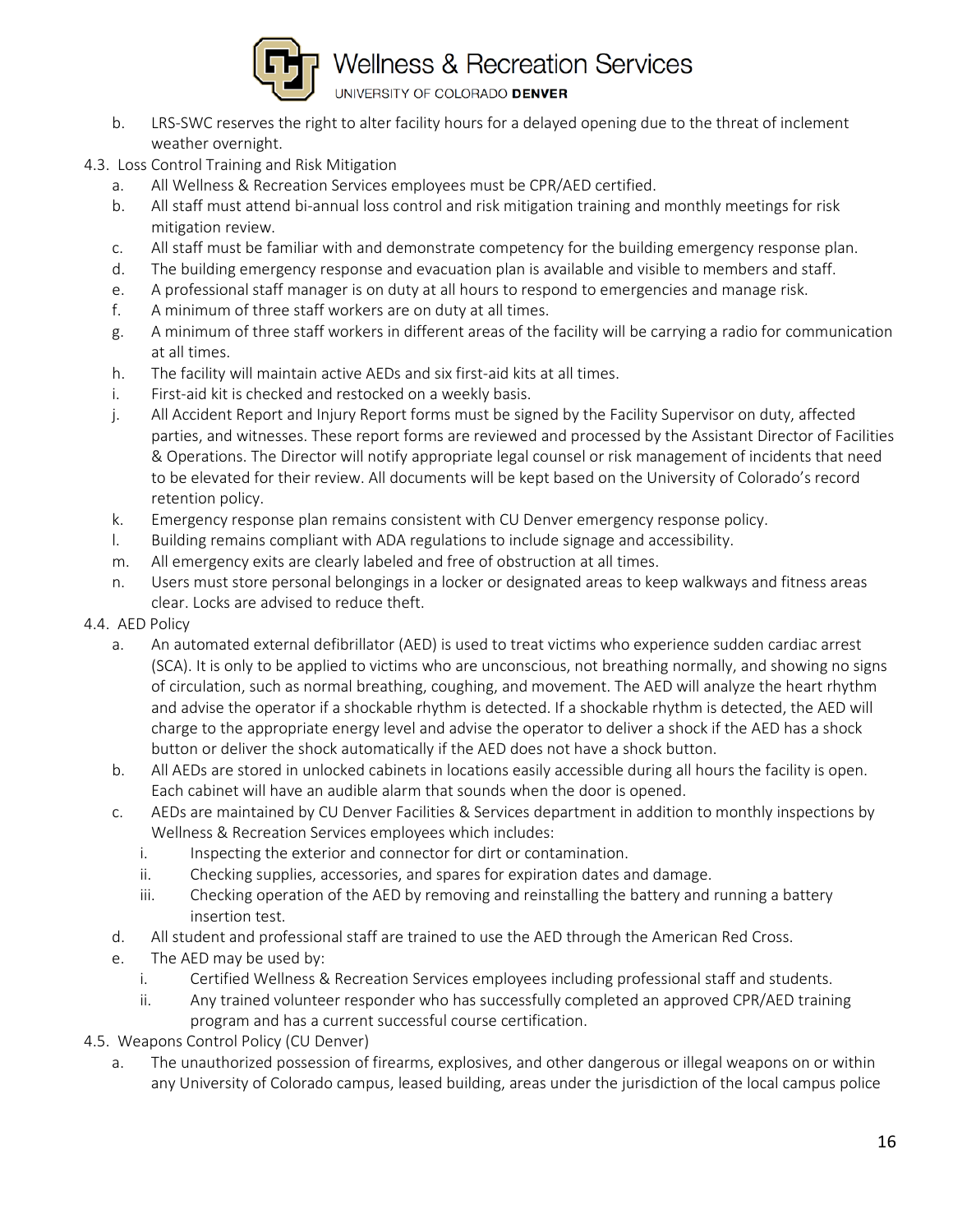

department, or areas where such possession interferes with the learning and working environment is inconsistent with the academic mission of the university and, in fact, seriously undermines it;

- b. The unauthorized possession of such weapons threatens the tranquility of the educational environment in an intimidating way and it contributes in an offensive manner to an unacceptable climate of violence;
- c. The Board of Regents and the University of Colorado are committed to upholding the law, recognizing the right of citizens to protect themselves and others in accordance with the Colorado Concealed Carry Act, and preserving the University of Colorado campuses as safe and tranquil learning environments;
- d. The unauthorized possession of the firearms, explosives, or other dangerous or illegal weapons on or within any University of Colorado campus, leased building, or other area under the jurisdiction of the local campus police department is prohibited. Notwithstanding the foregoing, the University of Colorado shall not, by rule or regulation, restrict the ability of any person who has been lawfully issued a permit to carry a concealed handgun under the provisions of Colorado law to exercise the right to concealed carry in any public places or publicly accessible buildings on the University of Colorado campuses. It shall not be a violation of this policy for such person to carry a concealed handgun consistently with the requirements of Colorado law. When acting pursuant to such a permit and acting in conformity with Colorado law possession of a concealed handgun on university property shall not be deemed to be unauthorized.
- e. A "dangerous or illegal weapon" may be an instrument of offensive or defensive combat; anything used, or designed to be used, in destroying, defeating, or injuring a person; an instrumentality designed or likely to produce bodily harm; or an instrument by the use of which a fatal wound may probably or possible be given. A "dangerous or illegal weapon' may include, but not be limited to, the following: any firearm, slingshot, cross-knuckles, knuckles of lead, brass or other metal, any bowie knife, dirk, dagger or similar knife, or any knife having the appearance of a pocket knife, the blade of which can be opened by a flick of a button, pressure on the handle or other mechanical contrivance. A harmless instrumentality designed to look like a firearm, explosive, or dangerous weapon which is used by or is in the possession of a person with the intent to cause fear in or assault to another person is expressly included within the meaning of a firearm, explosive, or dangerous weapon.

### 5. Program Policies & Guidelines

### 5.1. Aquatics

- a. Individual and buddy swim lessons are available for students and members led by a certified Water Safety instructor.
- b. Fees MUST be paid at the time of scheduling. Sessions must be canceled 24 hours in advance. Improper cancellations will result in the loss of session and fee.
- c. Swimming lesson sessions expire one year from purchase date.
- d. Swimming lesson sessions may not be split; sessions must be completed as sold. Sessions are nontransferable and non-refundable unless in the case of physician documented medical injury or illness.
- e. Swimming lesson participants must complete appropriate medical/health history screen forms prior to participation.
- f. Participant must abide by the access policies previously outlined and present their Lynx Card or Membership Card to enter facility.
- g. Participants should be ready and in pool area by start time of lesson. Lessons will not be extended due to late arrival.
- 5.2. Group Fitness
	- a. Food and drink are NOT permitted in the Group Fitness Studios.
	- b. Store personal belongings in cubbies or lockers. Locks are recommended.
	- c. Only authorized staff is permitted to operate audio-visual equipment.
	- d. Use equipment only as manufacturer intended. Do not remove equipment from studios.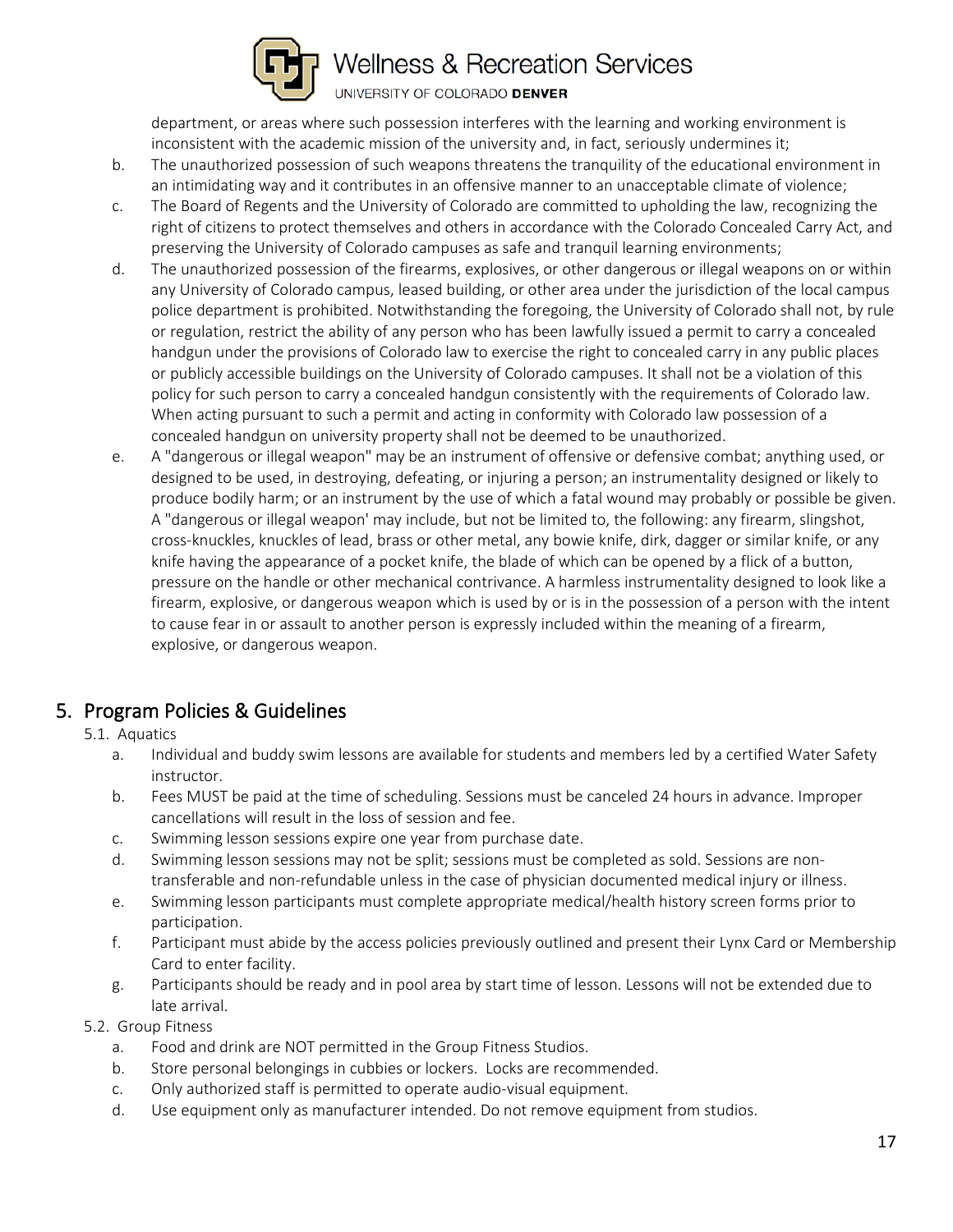

UNIVERSITY OF COLORADO DENVER

- e. Studios are not available for recreational use during scheduled class times.
- f. Participants must have current membership or daily guest pass to participate in group fitness.
- g. Fitness classes are subject to change or cancellation at the discretion of Wellness & Recreation Services professional staff.
- h. Classes begin promptly on time. Classes close after 10 minutes of start time.
- i. Appropriate athletic clothing and closed-toe, non-marking rubber soled shoes are required except in mindbody formats.
- j. Notify instructor of any injuries or medical conditions prior to class.

### 5.3. Personal Training

- a. All participants interested in personal training sessions must complete a medical/health history form.
- b. All participants engaging in personal training must complete in-house pre-activity screening and consultation prior to beginning with a certified personal trainer.
- c. All information shared between trainer and client shall remain confidential unless information involves potential threat to client's health or others around them.
- d. Individuals considered medically high risk will need to complete the medical clearance prior to beginning personal training services.
- e. Clients presenting medical risk factors may be referred to a qualified health care provider.
- f. If a participant's risk stratification deems medical clearance necessary, and the participant denies medical clearance, participant must complete a waiver of medical clearance to assume the risks of training.
- g. Fees MUST be paid at the time of scheduling. Sessions must be canceled 24 hours in advance. Improper cancellations will result in the loss of session and fee.
- h. Personal training sessions only take place on the CU Denver LRS-SWC, campus property and via virtual platforms with CU Denver Wellness & Recreation Services personal trainers.
- i. Clients exhibiting unhealthy behavior (disordered eating, over-exercise, depression) may be referred to a qualified health care provider.
- j. Health coaching will be provided to include basic behavior change strategies and basic nutrition guidance.
- k. Personal training will only be performed with a certified personal trainer within Wellness & Recreation Services.
- l. The personal trainers must maintain an NCCA accredited personal training certification and pursue necessary continuing education.
- m. Personal training sessions are non-transferable, and non-refundable unless medical documentation is provided to demonstrate that the client is unable to complete the sessions.
- n. Personal training sessions expire one year from purchase date.
- o. Personal training sessions may not be split; sessions must be completed as sold.
- p. Client information will be stored in secure location to protect personal information.
- q. Non-member clientele must meet their personal trainer at the front desk prior to every session for escort into the facility.

### 5.4. GT45 Group Training Policy

- a. All participants interested in GT45 Group Training must complete a medical/health history form.
- b. All participants engaging in GT45 Group Training must complete in-house pre-activity screening and consultation prior to beginning with a certified personal trainer.
- c. All information shared between trainer and client shall remain confidential.
- d. Client information will be stored in secure location to protect personal information as stated by HIPAA.
- e. Individuals considered medically high risk will need to complete the medical clearance prior to beginning personal training services.
- f. Clients presenting medical risk factors may be referred to a qualified health care provider.
- *g.* If participant's risk stratification deems medical clearance necessary, and the participant denies medical clearance, participant must complete a waiver of medical clearance to assume the risks of training.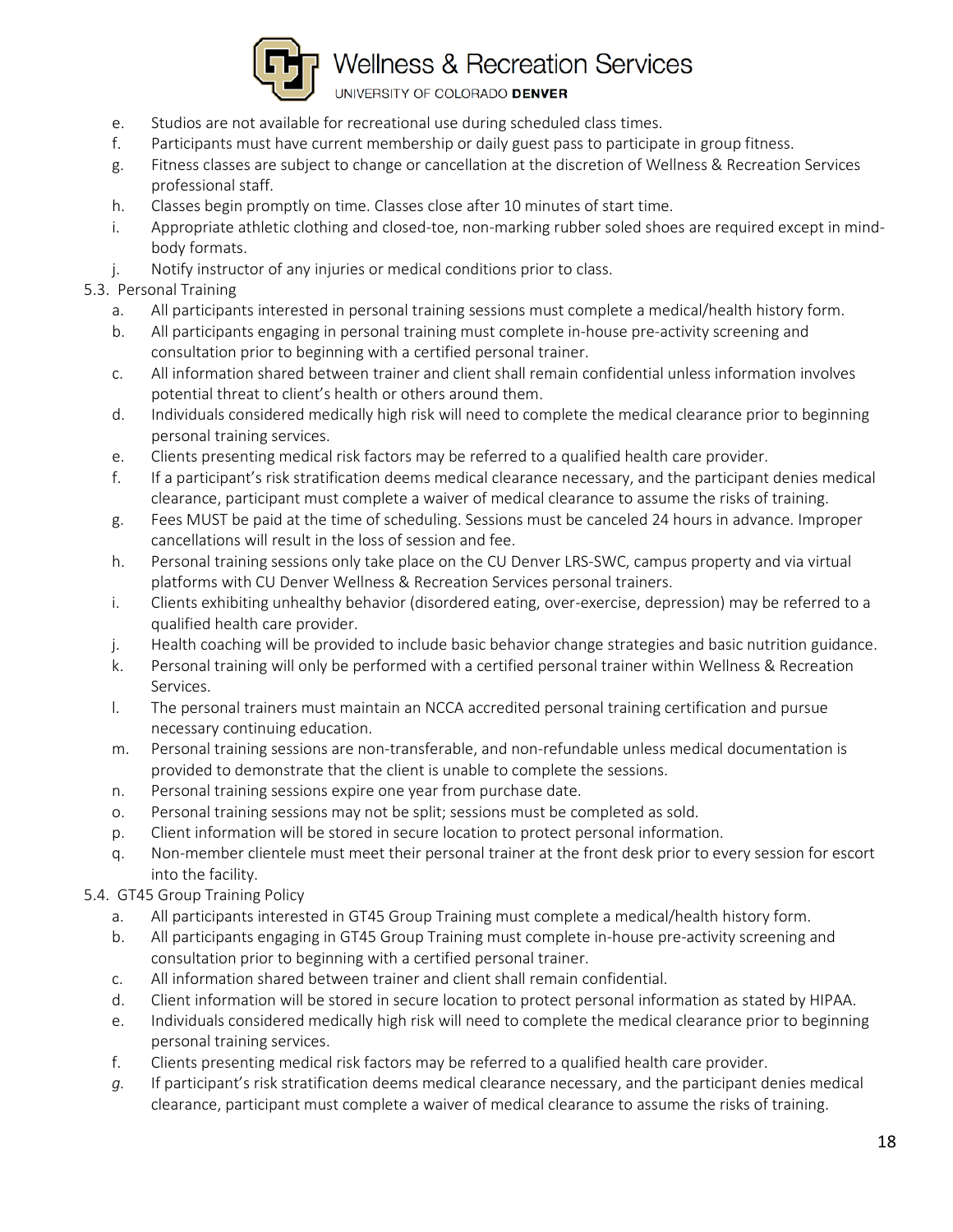

UNIVERSITY OF COLORADO DENVER

- h. GT45 Group Training sessions only take place on the CU Denver LRS-SWC, campus property and via virtual platforms.
- i. Clients exhibiting unhealthy behavior (disordered eating, over exercise, depression) may be referred to a qualified health care provider.
- j. Complimentary monthly assessments will be offered to members with a current GT45 membership.
- k. GT45 Group Training sessions are non-transferable, and non-refundable unless medical documentation is provided to demonstrate that the client is unable to complete the sessions.
- l. GT45 Group Training session packages expire one year from purchase date.
- m. GT45 Group Training unlimited membership is non-refundable and non-transferable. 30-day cancellation notice required to terminate auto draft membership.
- n. Clients must register online up to 48 hours in advance. Limit 10 participants per session.
- o. Waitlist spots are available if session is full. Registered participants will forfeit their spot if they are not present at the start of the session.

#### 5.5. Intramural Sports

- a. Eligibility
	- i. All LRS-SWC members are eligible to compete in intramural activities provided they have access to all facilities and can present a valid CU Denver identification card upon request by intramural staff. Any player using an assumed name is an ineligible player.
	- ii. Any team permitting an ineligible player to participate forfeits the contest in which the ineligible player takes part.
	- iii. Any player who violates the eligibility rules shall be ineligible for further competition. Any teams the player has competed with may be subject to forfeiture of all contests.
- b. Online Scheduling Sign up online at [www.imleagues.com](http://www.imleagues.com/) during the posted registration dates. Be sure to create an account, look for University of Colorado Denver, click Intramurals, complete the Intramurals Notice of Risk and Waiver, and find the sport.
- c. Check-In Policy
	- i. Participants should check in with the on-site intramural supervisor. The supervisor will then direct the team to their designated field/court.
	- ii. Participants should seek out the Official's binder for their game. The Official's binder is available from the supervisor, the game official for a team's designated field/court, or at the field/court's scorer's table.
	- iii. Any participants wishing to use intramural equipment for warm-ups must present a valid CU Denver ID card to the Intramural Program Manager Individuals are held responsible for all damaged, lost, or stolen equipment.
- d. Managers' Meeting For all major team sports, there will be a mandatory Manager's Meeting after the completion of online registration. All rosters and schedules will be distributed at this meeting. Also, Intramural staff will discuss all IM policies and procedures as well as rules for the respective sport. Managers unable to attend the meeting may request to take a makeup quiz by contacting the Program Manager of that sport prior to the meeting. Any team that has not contacted the Assistant Director of Competitive Sports and Camps and is not represented at the meeting may lose their spot to waitlist teams. Any team that has not paid for their team prior to the cutoff date may also be removed from the league and replaced by waitlist teams.
- e. Sportsmanship
	- i. Good sportsmanship is vital to the conduct of each intramural sport. All participants and spectators are expected to behave in a mature, sportsmanlike manner, regardless of the heat of competition. A team is responsible for the actions of all individual members and spectators directly related to the team. Teams and individuals are equally responsible for ensuring proper conduct before, during, and after the contest.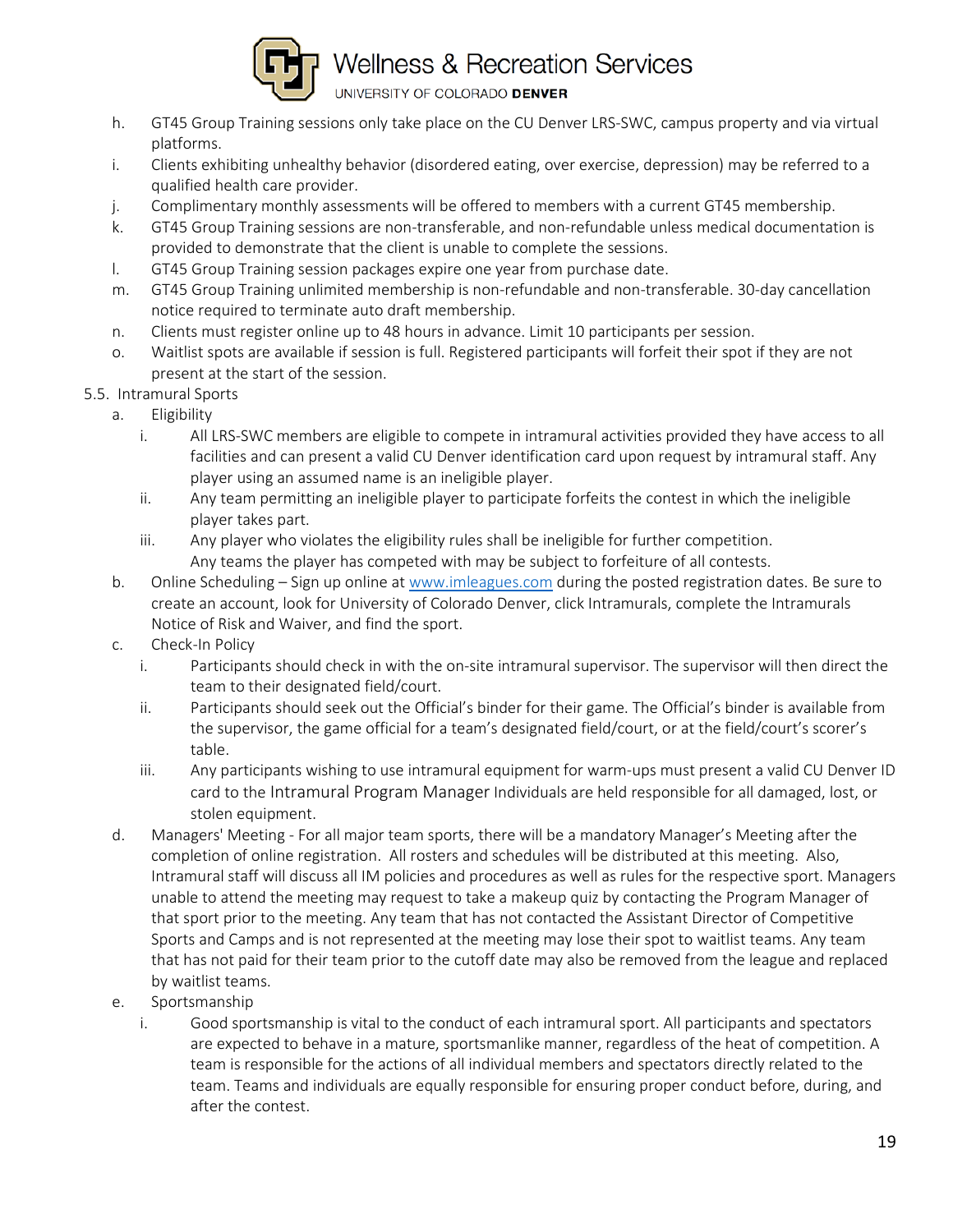

UNIVERSITY OF COLORADO DENVER

- ii. All students must complete the Risk Waiver on IMLeagues and adhere to the University of Colorado Denver Student Code of Conduct. [CUDenver-CodeofConduct.pdf](http://www.ucdenver.edu/life/services/standards/Documents/CUDenver-CodeofConduct.pdf)
- f. Forfeits Game time is forfeit time. No Exceptions unless cleared by the Intramural Director prior to the contest.
- g. Refunds All sales are non-refundable, non-transferable except in the case of a documented medical illness/injury from a physician.
- h. Inclement Weather
	- i. In case of inclement weather, the Intramural Staff will determine if the game is cancelled. Games stopped at the game site due to lightning will not start until 30 minutes after the last strike. Cancellations will be emailed via IMLeagues on the Announcement board and posted on social media.

### 5.6. Club Sports

- a. Eligibility
	- i. Membership is open to all current CU Denver Downtown campus students who pay the student fees.
	- ii. Members may participate as part-time students. Any student enrolled in just a one-credit class who pays student fees CAN participate. Students from the Anschutz Medical Campus are required to pay \$10 in additional dues because these students do not pay the student sport club fees in the student fee structure that Anschutz students observe when registering for classes.
	- iii. Club Teams in cooperation with national organizing bodies may limit membership based on eligibility rules. Many clubs also require tryouts, and can limit membership based on minimum credit hours, or minimum GPA.
	- iv. Potential members must read and sign a Club Sports Notice of Risk and Waiver, and Proof of Health Insurance and Code of Conduct indicating the individual understands the risks and responsibilities assumed in participation. CU Denver is not liable for any injury or harm to an illegal participant. All students must comply with the CU Denver Student Code of Conduct [CUDenver-CodeofConduct.pdf](http://www.ucdenver.edu/life/services/standards/Documents/CUDenver-CodeofConduct.pdf)
	- v. Formation of a Club Team
		- For new Club Sports, formation must meet these minimum requirements that include but are not limited to:
		- Two other colleges or universities in Colorado should already have that existing sport.
		- The Asst. Director for Competitive Sports and potential captain must meet to discuss the vision for the sport (see steps 1 and 2 for details).
		- University Risk Management, University Counsel, and Campus Leadership may need to vet and approve additional sports teams based on risk and sport team structure prior to going to the Club Sports Student Council for vote.
- b. Online Scheduling Sign up online at [www.imleagues.com](http://www.imleagues.com/) during the posted registration dates. Be sure to create an account, look for University of Colorado Denver, click Club Sports, and find the sport.
- c. Refunds all sales/dues are non-refundable, non-transferable.
- d. Travel Policy All Club Sports members are responsible for transportation to and from any activities related to the Club Sports program. Travel must be authorized by the Asst. Director, Competitive Sports and Camps.
- e. Fines Refer to the Club Sport Manual for imposition of team fines.
- 5.7. Outdoor Adventure Trips
	- a. Registration can take place at the Outdoor Adventure desk or front desk.
	- b. Full payment must be made at time of registration with check or credit card to secure spot.
	- c. Outdoor Adventure Notice of Risk and Waiver form must be filled out at time of registration.
	- d. Waitlist spots will be available as soon as the registration reaches maximum capacity. Participants can join waitlist without making payment.
	- e. Participants are required to attend the pre-trip meetings. Anyone who does not attend the meeting must schedule a meeting with the Outdoor Adventure Coordinator.
	- f. All essential equipment to the trip will be provided by the Wellness & Recreation Services.